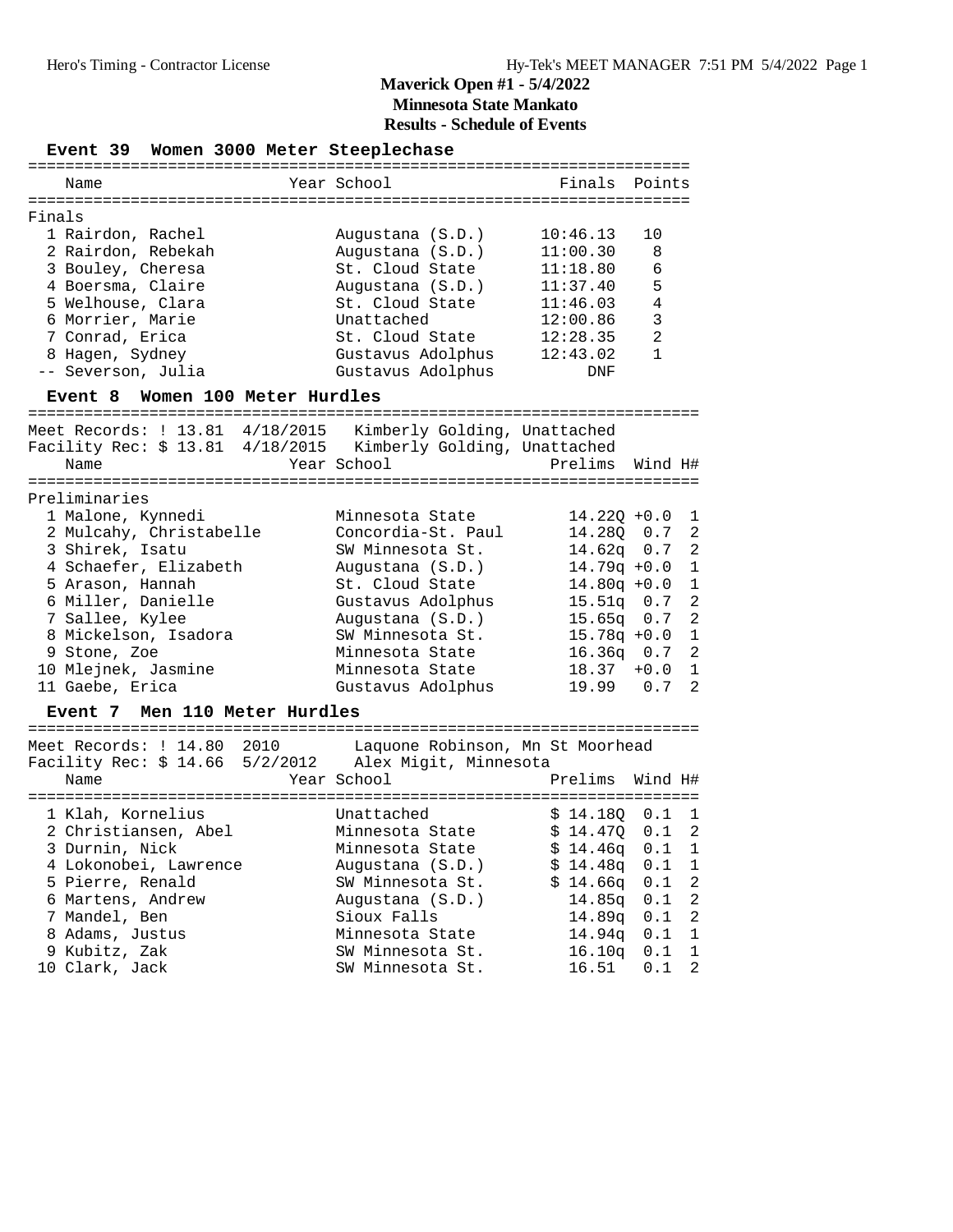#### Event 12 Women 100 Meter Dash

| Meet Records: ! 11.93 4/22/2017  Danielle Kohlwey, Minnesota-Du<br>Facility Rec: \$ 11.93 4/22/2017  Danielle Kohlwey, Minnesota-Du<br>Name | Year School       | Prelims Wind H#         |  |
|---------------------------------------------------------------------------------------------------------------------------------------------|-------------------|-------------------------|--|
|                                                                                                                                             |                   |                         |  |
| 1 Henderson, Kanya                                                                                                                          | Sioux Falls       | $12.080 + 0.0 1$        |  |
| 2 Petricka, Kary                                                                                                                            | Minnesota State   | $12.57Q - 0.5$ 2        |  |
| 3 Anderson, Stella                                                                                                                          | SW Minnesota St.  | $12.91q - 0.5$ 2        |  |
| 4 Gilbert, Lexy                                                                                                                             | SW Minnesota St.  | $13.07q + 0.0$ 1 13.062 |  |
| 5 Miller, Danielle                                                                                                                          | Gustavus Adolphus | $13.07q + 0.0$ 1 13.063 |  |
| 6 Reyes, Karla                                                                                                                              | Minnesota State   | $13.23q - 0.5$ 2        |  |
| 7 Rakow, Ally                                                                                                                               | Gustavus Adolphus | $13.37q + 0.0$ 1        |  |
| 8 Sunnarborg, Samantha                                                                                                                      | Minnesota State   | $13.73q - 0.5$<br>2     |  |
|                                                                                                                                             |                   |                         |  |

#### **Event 11 Men 100 Meter Dash**

========================================================================

|                        | Meet Records: $\frac{1}{10.60}$ 4/22/2017 Seth Boomsma, Brooks |                  |              |
|------------------------|----------------------------------------------------------------|------------------|--------------|
|                        | Facility Rec: \$ 10.44 5/2/2012 Sean King, Minnesota           |                  |              |
| Name                   | Year School                                                    | Prelims Wind H#  |              |
|                        |                                                                |                  |              |
| 1 Attoh, Daniel        | Minnesota State                                                | $10.670$ $2.9$ 3 |              |
| 2 Hickman, Shaheed     | Minnesota State                                                | $10.80Q - 2.3$ 1 |              |
| 3 Donahue, Joe         | Sioux Falls                                                    | 10.85Q 0.1 2     |              |
| 4 Dietel, Thomas       | Concordia-St. Paul                                             | $10.75q$ 2.9 3   |              |
| 5 Fischer, Gavin       | Augustana (S.D.)                                               | $10.98q$ 0.1 2   |              |
| 6 Makela, Tyler        | Minnesota State                                                | $11.05q$ 2.9 3   |              |
| 7 Segura, Nate         | Concordia-St. Paul                                             | $11.10q$ 2.9 3   |              |
| 8 Bokoyo, Josue        | Minnesota State                                                | $11.19q - 2.3$ 1 |              |
| 9 Blackwell, Eddie     | Minnesota State                                                | $11.20q -2.3$    | $\mathbf{1}$ |
| 10 Zeitchick, Seth     | Gustavus Adolphus                                              | $11.27$ 0.1 2    |              |
| 11 Davis, Melik        | Augustana (S.D.)                                               | $11.35$ 0.1 2    |              |
| 12 DuVall, David       | SW Minnesota St.                                               | $11.37$ $2.9$ 3  |              |
| 13 Shaner, Jon         | Minnesota State                                                | 11.38  0.1  2    |              |
| 14 Abdi, Muse          | Augustana (S.D.)                                               | $11.41$ 2.9 3    |              |
| 15 Klocow, Jackson     | Concordia-St. Paul                                             | $11.43 - 2.3$ 1  |              |
| 16 Skelly, Matthew     | Gustavus Adolphus                                              | $11.48$ 0.1 2    |              |
| 17 Subah, Isaiah       | Gustavus Adolphus                                              | $11.54 -2.3 1$   |              |
| 18 DuMoulin, Alexander | Gustavus Adolphus                                              | $11.58 - 2.3 1$  |              |
| 19 Schmitt, Max        | SW Minnesota St.                                               | $11.60$ $0.1$ 2  |              |
| 20 Barrett, Nick       | Gustavus Adolphus                                              | $11.81$ 0.1 2    |              |
| 21 Clark, Jack         | SW Minnesota St.                                               | $11.93$ 0.1 2    |              |
| 22 Kandolo, Junior     | SW Minnesota St. 12.06 -2.3 1                                  |                  |              |
| 23 Diaz, John          | Gustavus Adolphus 12.17 2.9 3                                  |                  |              |
| 24 Dilly, Blain        | SW Minnesota St.                                               | $12.34 -2.3$ 1   |              |
|                        | .                                                              |                  |              |

### **Event 43 Men 100 Meter Dash Wheelchair**

| Name                        | Year School      | Finals Wind Points |  |
|-----------------------------|------------------|--------------------|--|
| Finals<br>1 Eckelberg, Noah | SW Minnesota St. | $15.51$ $1.2$      |  |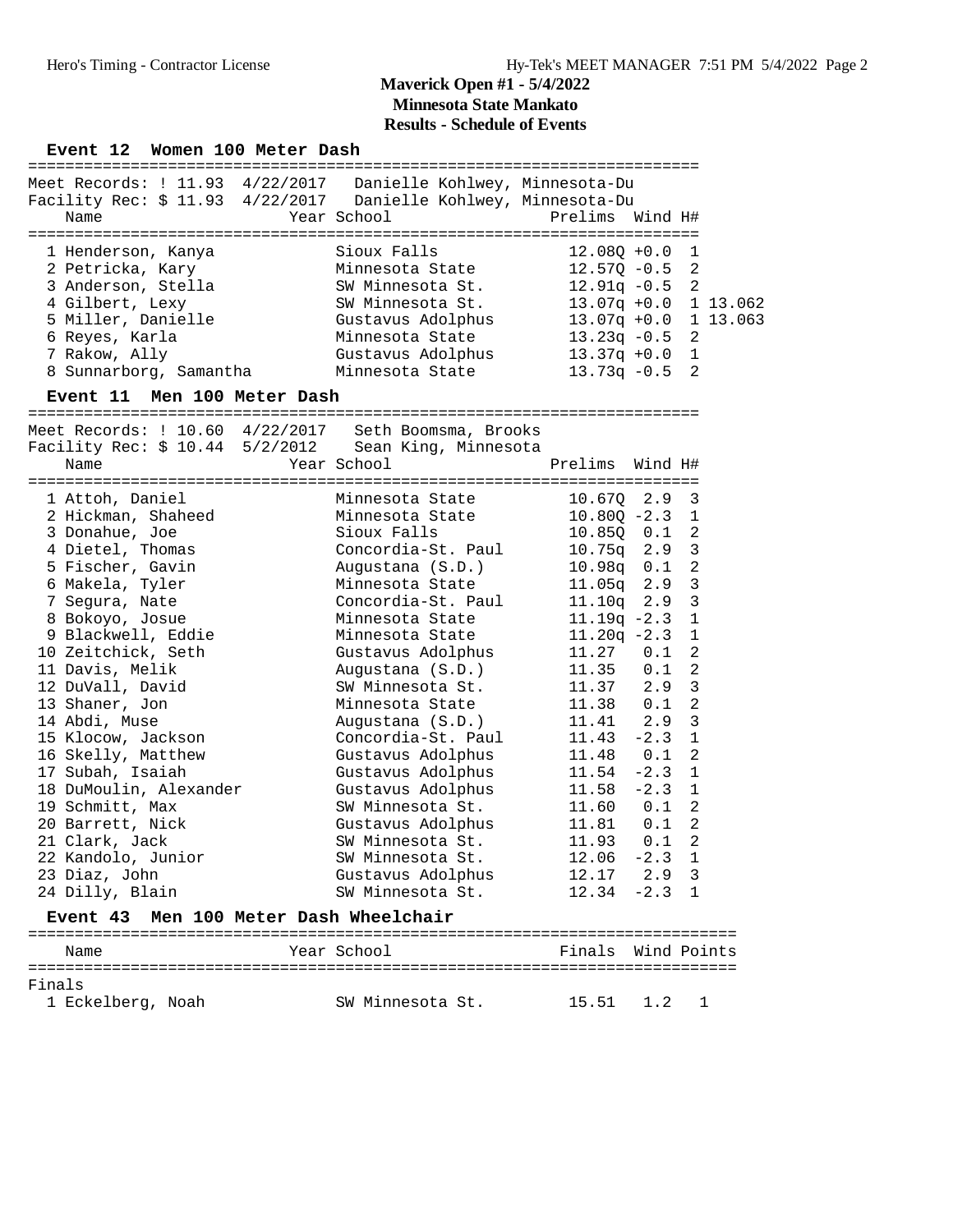#### Event 10 Women 400 Meter Dash

|                                                                 |                                      | ==================== |                                  |    |
|-----------------------------------------------------------------|--------------------------------------|----------------------|----------------------------------|----|
| Meet Records: ! 53.79 4/22/2017 Titania Markland, UNAT-Minneso  |                                      |                      |                                  |    |
| Facility Rec: \$ 53.79 4/22/2017 Titania Markland, UNAT-Minneso |                                      |                      |                                  |    |
| Name                                                            | Year School                          | Finals               | H# Points                        |    |
|                                                                 |                                      |                      |                                  |    |
| 1 Gaye, Rose                                                    | Minnesota State                      | 58.03                | 10<br>1                          |    |
| 2 Heinitz, Ella                                                 | Augustana (S.D.)                     | 58.24                | 8<br>1                           |    |
| 3 Colvin, Dyashia                                               | Minnesota State                      | 58.31                | $\mathbf{1}$<br>6                |    |
| 4 Robins, Nyeaee                                                | Minnesota State                      | 58.47                | 5<br>$\mathbf 1$                 |    |
| 5 Clifford, Sierra                                              | SW Minnesota St.                     | 59.06                | $\sqrt{4}$<br>$\mathbf{1}$       |    |
| 6 Perry, Jaid                                                   | Concordia-St. Paul                   | 1:00.60              | 3<br>3                           |    |
| 7 Guerra-Reese, Marianna                                        | St. Cloud State                      | 1:00.78              | $\overline{a}$<br>$\overline{2}$ |    |
| 8 Mattingly, Destiny                                            | Concordia-St. Paul                   | 1:01.45              | 2<br>$\mathbf{1}$                |    |
| 9 Beckmann, Emily                                               | Minnesota State                      | 1:01.94              | 2                                |    |
| 10 Bares, Makenna                                               | Minnesota State                      | 1:02.43              | $\overline{2}$                   |    |
| 11 Geraets, Megan                                               | Gustavus Adolphus                    | 1:02.61              | $\mathbf 1$                      |    |
| 12 Regan, Caitlyn                                               | SW Minnesota St.                     | 1:02.69              | $\mathbf{1}$                     |    |
| 13 Hartinger, Michaella                                         | Concordia-St. Paul                   | 1:02.97              | 2                                |    |
| 14 Hauger, Sydney                                               | Gustavus Adolphus                    | 1:03.35              | 2                                |    |
| 15 Bedford, Gianna                                              | Concordia-St. Paul                   | 1:04.09              | 3                                |    |
|                                                                 |                                      |                      | 3                                |    |
| 16 Helms-Leslie, Emilia                                         | Gustavus Adolphus                    | 1:05.18              | 3                                |    |
| 17 Selberg, Lillian                                             | Gustavus Adolphus                    | 1:05.54              |                                  |    |
| 18 Hanson, Brycelyn                                             | SW Minnesota St.                     | 1:05.94              | $\mathbf{1}$                     |    |
| Men 400 Meter Dash<br>Event 9                                   |                                      |                      |                                  |    |
|                                                                 |                                      |                      |                                  |    |
| Meet Records: ! 48.09 4/16/2016 Manni Egbujor, Augsburg         |                                      |                      |                                  |    |
| Facility Rec: \$ 48.09 4/16/2016 Manni Egbujor, Augsburg        |                                      |                      |                                  |    |
| Name                                                            | Year School                          | Finals               | Points                           |    |
|                                                                 |                                      |                      |                                  |    |
| 1 Quiring, Wyatt                                                | Gustavus Adolphus                    | 49.13                | 10                               |    |
| 2 Bade, Kyler                                                   | Minnesota State                      | 49.84                | 8                                |    |
| 3 Rudzitis, Taaron                                              | Concordia-St. Paul                   | 51.31                | 6                                |    |
| 4 Johnson, Arik                                                 | Concordia-St. Paul                   | 53.22                | 5                                |    |
| 5 Erickson, Jay                                                 | Gustavus Adolphus                    | 53.33                | $\overline{4}$                   |    |
| 6 Peterson, Payton                                              | Concordia-St. Paul                   | 53.70                | 3                                |    |
| 7 Fossen, Tennessee                                             | Gustavus Adolphus                    | 53.73                | 2                                |    |
| 8 Matetich, Cole                                                |                                      |                      |                                  |    |
|                                                                 |                                      |                      | $\mathbf{1}$                     |    |
|                                                                 | Gustavus Adolphus                    | 58.65                |                                  |    |
| Men 400 Meter Dash Wheelchair<br><b>Event 44</b>                |                                      |                      |                                  |    |
|                                                                 |                                      |                      |                                  |    |
| Name                                                            | Year School                          | Finals               | Points                           |    |
|                                                                 |                                      |                      |                                  |    |
| 1 Eckelberg, Noah                                               | SW Minnesota St.                     | 53.43                | 1                                |    |
| Event 7 Men 110 Meter Hurdles                                   |                                      |                      |                                  |    |
|                                                                 |                                      |                      |                                  |    |
| Meet Records: ! 14.80<br>2010                                   | Laquone Robinson, Mn St Moorhead     |                      |                                  |    |
| Facility Rec: \$ 14.66 5/2/2012 Alex Migit, Minnesota           |                                      |                      |                                  |    |
| Name                                                            | Year School                          | Finals               | Wind Points                      |    |
|                                                                 |                                      |                      |                                  |    |
| 1 Klah, Kornelius                                               | Unattached                           | 14.13\$              | 0.3                              | 10 |
| 2 Christiansen, Abel                                            | Minnesota State                      | 14.28\$              | 0.3                              | 8  |
| 3 Durnin, Nick                                                  | Minnesota State                      | 14.31\$              | 0.3                              | 6  |
| 4 Lokonobei, Lawrence                                           | Augustana (S.D.)<br>Augustana (S.D.) | 14.34\$              | 0.3                              | 5  |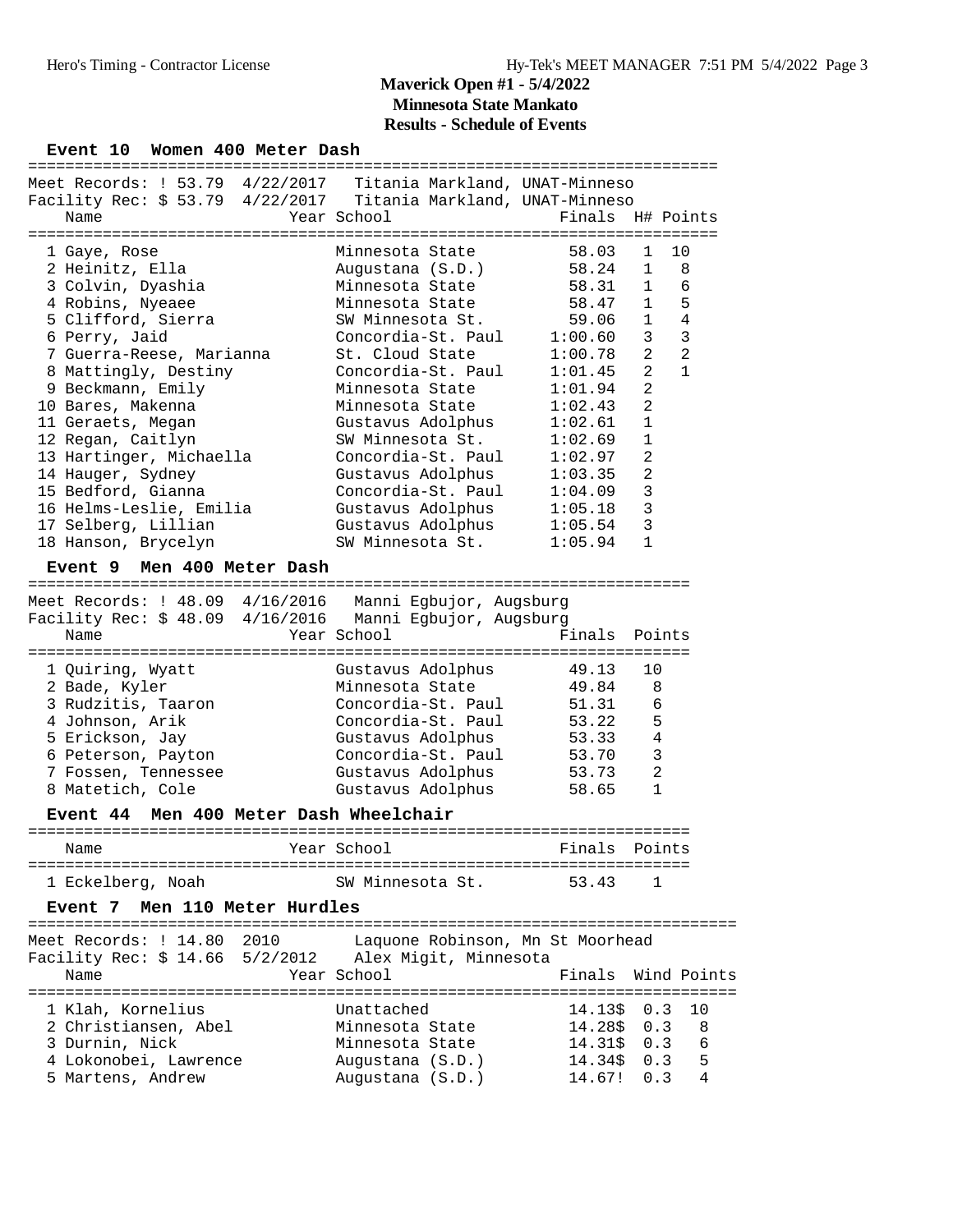## **Results - Schedule of Events**

| Event 7 Men 110 Meter Hurdles                                                                                                                               |                                                                                                                                                               |                                                              |                                                      |                                                            |
|-------------------------------------------------------------------------------------------------------------------------------------------------------------|---------------------------------------------------------------------------------------------------------------------------------------------------------------|--------------------------------------------------------------|------------------------------------------------------|------------------------------------------------------------|
| 6 Adams, Justus<br>7 Mandel, Ben<br>8 Kubitz, Zak                                                                                                           | Minnesota State<br>Sioux Falls<br>SW Minnesota St.                                                                                                            | 14.72! 0.3<br>14.73!<br>15.48                                | 0.3<br>0.3                                           | 3<br>2<br>$\mathbf{1}$                                     |
| -- Pierre, Renald                                                                                                                                           | SW Minnesota St.                                                                                                                                              | DNF                                                          | 0.3                                                  |                                                            |
| Event 8 Women 100 Meter Hurdles                                                                                                                             |                                                                                                                                                               |                                                              |                                                      |                                                            |
| Meet Records: ! 13.81 4/18/2015 Kimberly Golding, Unattached<br>Facility Rec: \$ 13.81 4/18/2015 Kimberly Golding, Unattached<br>Name                       | Year School                                                                                                                                                   | Finals                                                       |                                                      | Wind Points                                                |
| 1 Malone, Kynnedi<br>2 Shirek, Isatu<br>3 Mulcahy, Christabelle<br>4 Arason, Hannah<br>5 Miller, Danielle<br>6 Sallee, Kylee<br>7 Mickelson, Isadora        | Minnesota State<br>SW Minnesota St.<br>Concordia-St. Paul<br>St. Cloud State<br>Gustavus Adolphus 15.43 1.0<br>Augustana (S.D.) 15.61 1.0<br>SW Minnesota St. | 14.00<br>14.29<br>14.32<br>14.78<br>15.80                    | 1.0<br>1.0<br>1.0<br>1.0<br>1.0                      | 10<br>8<br>6<br>5<br>$\overline{4}$<br>$\overline{3}$<br>2 |
| Event 12 Women 100 Meter Dash                                                                                                                               |                                                                                                                                                               |                                                              |                                                      |                                                            |
| Meet Records: ! 11.93 4/22/2017  Danielle Kohlwey, Minnesota-Du<br>Facility Rec: \$ 11.93 4/22/2017  Danielle Kohlwey, Minnesota-Du<br>Name                 | Year School                                                                                                                                                   | Finals                                                       |                                                      | Wind Points                                                |
| 1 Henderson, Kanya<br>2 Petricka, Kary<br>3 Anderson, Stella<br>4 Gilbert, Lexy<br>5 Reyes, Karla                                                           | Sioux Falls<br>Minnesota State 12.41<br>SW Minnesota St.<br>SW Minnesota St.<br>Minnesota State                                                               | 11.99<br>12.72<br>13.02<br>13.22                             | 0.5<br>0.5<br>0.5<br>0.5 5<br>0.5                    | 10<br>8<br>6<br>4                                          |
| Men 100 Meter Dash<br><b>Event 11</b>                                                                                                                       |                                                                                                                                                               |                                                              |                                                      |                                                            |
| Meet Records: ! 10.60 4/22/2017 Seth Boomsma, Brooks<br>Facility Rec: \$ 10.44 5/2/2012 Sean King, Minnesota<br>Name                                        | Year School                                                                                                                                                   | Finals                                                       |                                                      | Wind Points                                                |
| 1 Hickman, Shaheed<br>2 Attoh, Daniel<br>3 Dietel, Thomas<br>4 Donahue, Joe<br>5 Fischer, Gavin<br>6 Bokoyo, Josue<br>7 Blackwell, Eddie<br>8 Makela, Tyler | Minnesota State<br>Minnesota State<br>Concordia-St. Paul 10.85<br>Sioux Falls<br>Augustana (S.D.)<br>Minnesota State<br>Minnesota State<br>Minnesota State    | 10.58!<br>10.76<br>10.86<br>10.87<br>11.02<br>11.06<br>11.24 | 0.2<br>0.2<br>0.2<br>0.2<br>0.2<br>0.2<br>0.2<br>0.2 | 10<br>8<br>6<br>5<br>4<br>3<br>2<br>1                      |
| Event 14 Women 800 Meter Run                                                                                                                                |                                                                                                                                                               |                                                              |                                                      |                                                            |
| Meet Records: ! 2:13.75 4/22/2017 Annie Haakenstad, Minnesota<br>Facility Rec: \$ 2:13.75 4/22/2017 Annie Haakenstad, Minnesota<br>Name                     | Year School                                                                                                                                                   | Finals                                                       | Points                                               |                                                            |
| 1 D'Burke, Isabella<br>2 Langstraat, Macie<br>3 Mills, Ashley                                                                                               | Concordia-St. Paul<br>SW Minnesota St.<br>St. Cloud State                                                                                                     | 2:24.01<br>2:31.81<br>2:33.03                                | 10<br>8<br>6                                         |                                                            |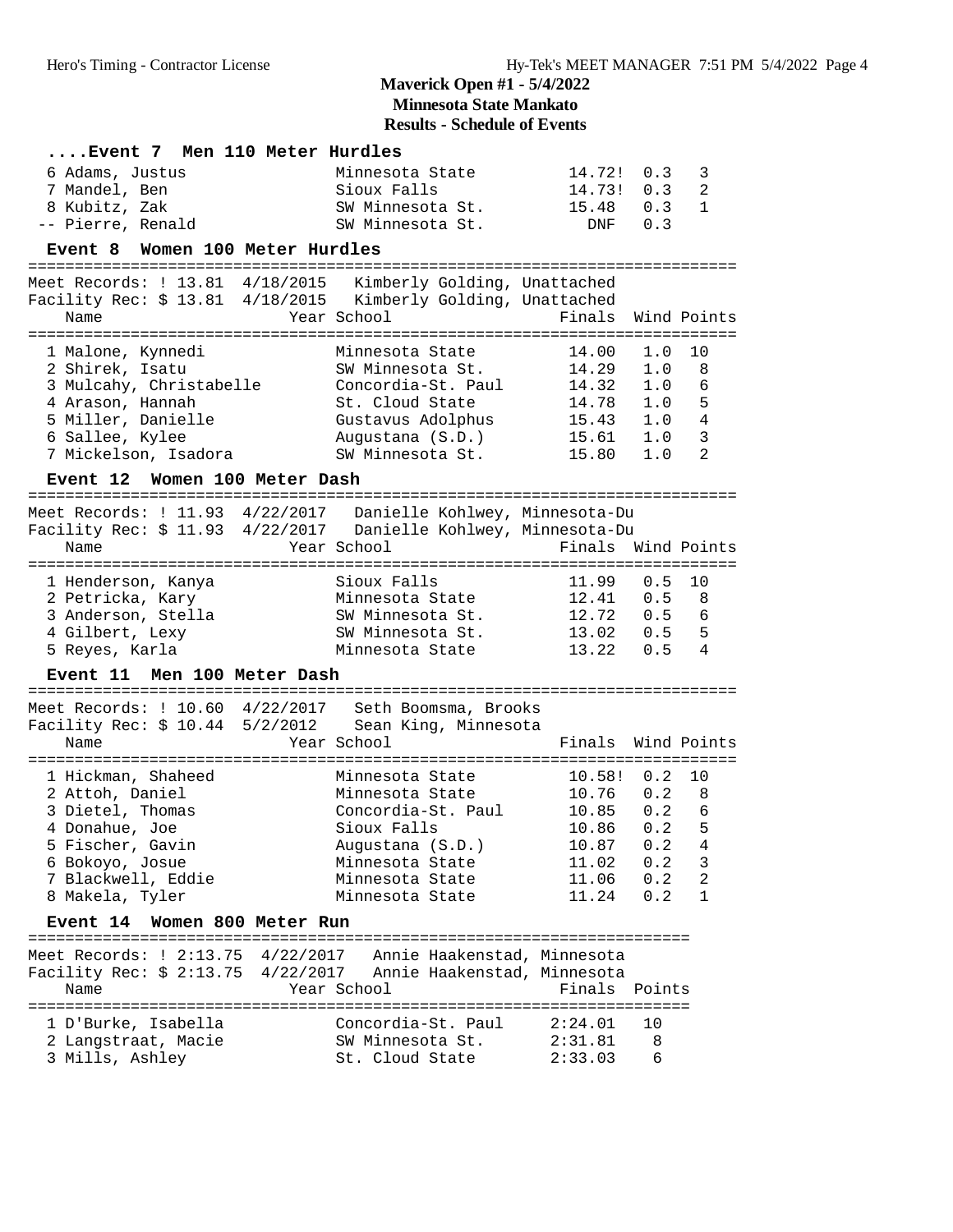|                                                                 | <b>Results - Schedule of Events</b>     |                  |                                   |
|-----------------------------------------------------------------|-----------------------------------------|------------------|-----------------------------------|
| Event 14  Women 800 Meter Run                                   |                                         |                  |                                   |
| 4 Engebretson, Lily                                             | Gustavus Adolphus                       | 2:34.46          | 5                                 |
| 5 Lentz, Josephine                                              | SW Minnesota St.                        | 2:35.73          | 4                                 |
| 6 Koivisto, Taina                                               | Gustavus Adolphus 2:37.11               |                  | 3                                 |
| 7 Giger, Emma                                                   | Concordia-St. Paul $3:14.34$            |                  | $\overline{a}$                    |
|                                                                 |                                         |                  |                                   |
| Event 13 Men 800 Meter Run                                      |                                         |                  |                                   |
| Meet Records: ! 1:50.42 4/22/2017 Chris Trotter, UNAT-Minneso   |                                         |                  |                                   |
| Facility Rec: \$ 1:50.42 4/22/2017 Chris Trotter, UNAT-Minneso  |                                         |                  |                                   |
| Year School<br>Name                                             |                                         | Finals           | Points                            |
|                                                                 |                                         |                  |                                   |
| 1 Schauerman, Thomas                                            | Concordia-St. Paul                      | 1:53.82          | 10                                |
| 2 Johnson, Noah                                                 | Gustavus Adolphus $1:56.38$             |                  | 8                                 |
| 3 Bohm, Adam                                                    | Minnesota State                         | 1:56.74          | 6                                 |
| 4 Speikers, Caden                                               | Minnesota State 1:56.80                 |                  | 5                                 |
| 5 Collins, Maquanet                                             | Minnesota State 1:57.28                 |                  | 4                                 |
| 6 Faltesek, Emmett                                              | Concordia-St. Paul 1:57.99              |                  | 3                                 |
| 7 Tofteland, Brayden                                            | SW Minnesota St.                        | 2:02.99          | 2                                 |
| 8 Michels, Corbin                                               | Gustavus Adolphus $2:06.00$             |                  | $\mathbf{1}$                      |
| 9 Thoe, Jackson                                                 | Minnesota State                         | 2:07.32          |                                   |
| 10 Montoya, Ruben                                               | SW Minnesota St. 2:12.34                |                  |                                   |
| 11 McCabe, Jack                                                 | Gustavus Adolphus 2:19.04               |                  |                                   |
| -- Maier, Tanner                                                | Minnesota State                         | DNF              |                                   |
| Event 16 Women 400 Meter Hurdles                                |                                         |                  |                                   |
|                                                                 |                                         |                  |                                   |
| Meet Records: ! 1:01.00 4/16/2016 Erin Huls, Unattached         |                                         |                  |                                   |
| Facility Rec: \$ 1:01.00 4/16/2016 Erin Huls, Unattached        |                                         |                  |                                   |
| Name                                                            | Year School                             | Finals Points    |                                   |
| -- Smidel, Kaaryna                                              | SW Minnesota St.                        | DQ               |                                   |
| -- Mallory, Ja'Den                                              | SW Minnesota St.                        | DQ               |                                   |
| -- Severa, Alannah                                              | SW Minnesota St.                        | DQ               |                                   |
| -- Lackovic, Cassidy                                            | St. Cloud State                         | DQ               |                                   |
| -- Swanson, Emily                                               | Sioux Falls                             | DQ               |                                   |
| -- Jaworski, Rachel                                             | Minnesota State                         | DQ               |                                   |
| -- Marteau, Noa                                                 | Augustana (S.D.)                        | DQ               |                                   |
| -- Mickelson, Isadora                                           | SW Minnesota St.                        | DQ               |                                   |
| -- Borowicz, Emma                                               | Minnesota State                         | DQ               |                                   |
| Event 15 Men 400 Meter Hurdles                                  |                                         |                  |                                   |
|                                                                 |                                         |                  |                                   |
| Meet Records: ! 54.19 4/22/2017 Austin LaFollette, SW Minnesota |                                         |                  |                                   |
| Facility Rec: \$ 53.07 5/2/2012                                 | Alex Migit, Minnesota                   |                  |                                   |
| Name                                                            | Year School                             | Finals           | H# Points                         |
|                                                                 |                                         |                  |                                   |
| 1 Christiansen, Abel                                            | Minnesota State                         | 53.55!           | 10<br>1                           |
| 2 Durnin, Nick                                                  | Minnesota State                         | 55.02            | 8<br>$\mathbf{1}$                 |
| 3 Martens, Andrew                                               | Augustana (S.D.)                        | 55.05            | $\mathbf{1}$<br>6                 |
| 4 Schmitt, Max                                                  | SW Minnesota St.                        | 56.41            | $\mathbf{1}$<br>5                 |
| 5 Fritsch, Luke                                                 | Augustana (S.D.)                        | 57.18            | $\overline{4}$<br>$\mathbf{1}$    |
| 6 Lear, Nathan                                                  | SW Minnesota St.                        | 57.45            | $\mathbf{3}$<br>$\mathbf{1}$      |
| 7 Sellin, Tyler                                                 | Augustana (S.D.)                        | 59.93            | $\overline{2}$<br>2               |
|                                                                 |                                         |                  |                                   |
| 8 Moeller, Calvin<br>9 Feist, Cullen                            | Gustavus Adolphus<br>Concordia-St. Paul | 59.95<br>1:04.16 | $\mathbf{1}$<br>$\mathbf{1}$<br>2 |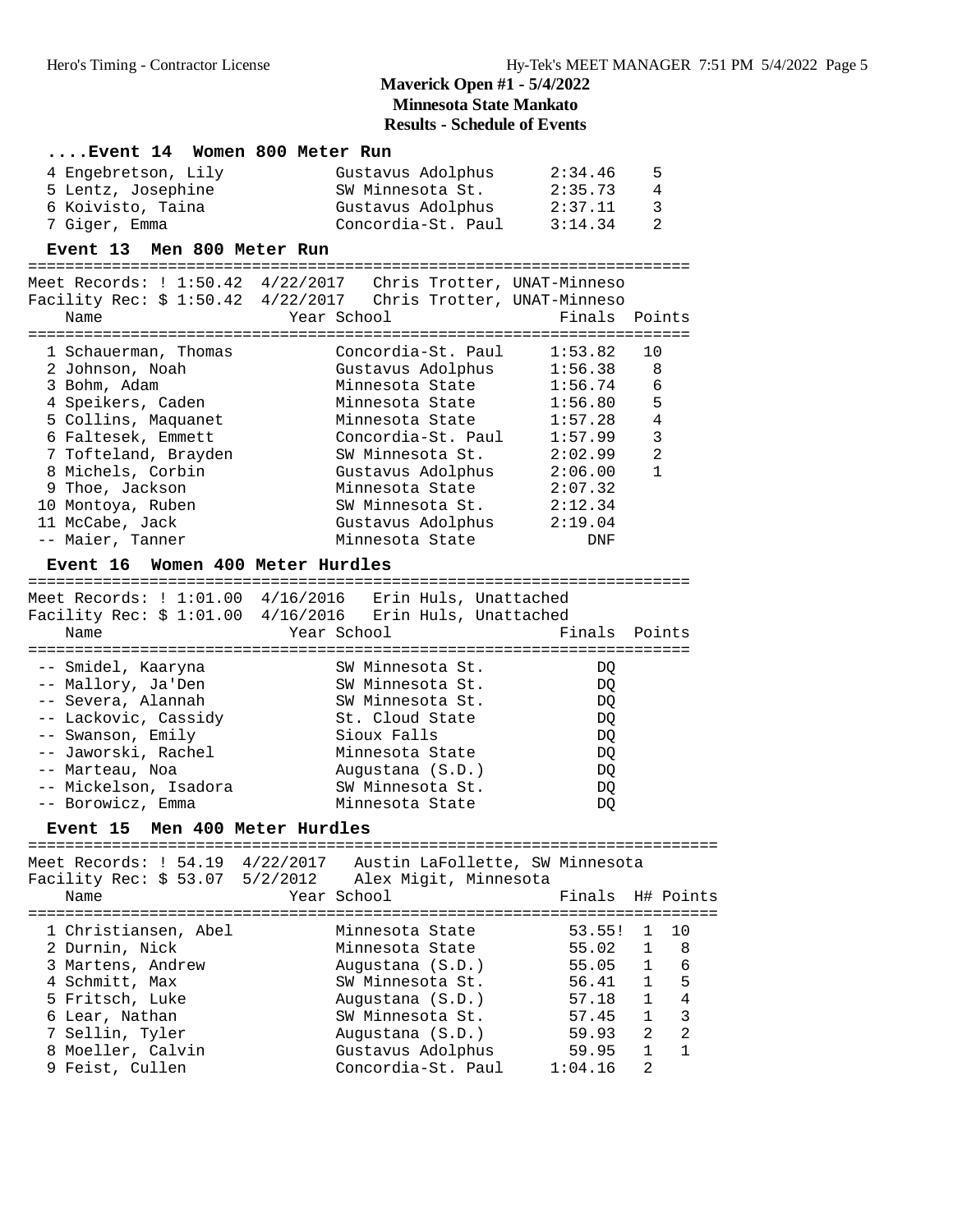**Results - Schedule of Events**

| 10 Kandolo, Junior                                                                                                                                                                                                                                        | Event 15 Men 400 Meter Hurdles | SW Minnesota St.           1:05.99                                                                                                                                                                                                         |                                                                                                                                  | 2                                                                                                                              |                                                                                                                                                                              |                  |
|-----------------------------------------------------------------------------------------------------------------------------------------------------------------------------------------------------------------------------------------------------------|--------------------------------|--------------------------------------------------------------------------------------------------------------------------------------------------------------------------------------------------------------------------------------------|----------------------------------------------------------------------------------------------------------------------------------|--------------------------------------------------------------------------------------------------------------------------------|------------------------------------------------------------------------------------------------------------------------------------------------------------------------------|------------------|
|                                                                                                                                                                                                                                                           | Event 18 Women 200 Meter Dash  |                                                                                                                                                                                                                                            |                                                                                                                                  |                                                                                                                                |                                                                                                                                                                              |                  |
| Name                                                                                                                                                                                                                                                      |                                | Meet Records: ! 24.60 4/22/2017 Kim Shabino, SW Minnesota<br>Facility Rec: \$ 24.60 4/22/2017 Kim Shabino, SW Minnesota<br>Year School                                                                                                     | Finals                                                                                                                           |                                                                                                                                | Wind H# Points                                                                                                                                                               |                  |
| 1 Shirek, Isatu<br>2 Clifford, Sierra<br>3 Barnes, Amaiya<br>4 Geraets, Megan<br>5 Reyes, Karla<br>6 Regan, Caitlyn<br>7 Rakow, Ally<br>8 Hartinger, Michaella<br>9 Hauger, Sydney<br>10 Gilbert, Lexy<br>11 Hinkle, MaryGrace<br><b>Event 17</b>         | Men 200 Meter Dash             | SW Minnesota St.<br>SW Minnesota St.<br>Minnesota State<br>Gustavus Adolphus<br>Minnesota State<br>SW Minnesota St.<br>Gustavus Adolphus<br>Concordia-St. Paul<br>Gustavus Adolphus<br>SW Minnesota St.<br>SW Minnesota St.                | 25.84<br>25.99<br>26.12<br>$20.94$<br>$26.94$<br>27.37<br>27.57<br>27.57<br>27.83<br>28.36<br>28.71                              | 0.3<br>0.3<br>2.1<br>0.3<br>0.3<br>2.1<br>0.3<br>2.1<br>2.1<br>0.3<br>0.3                                                      | 10<br>1<br>8<br>1<br>2<br>6<br>5<br>$\mathbf{1}$<br>4<br>$\mathbf{1}$<br>3<br>2<br>$\overline{2}$<br>$\mathbf{1}$<br>$\overline{2}$<br>$\mathbf{1}$<br>2<br>$\mathbf 1$<br>1 | 27.561<br>27.565 |
|                                                                                                                                                                                                                                                           |                                |                                                                                                                                                                                                                                            |                                                                                                                                  |                                                                                                                                |                                                                                                                                                                              |                  |
| Name                                                                                                                                                                                                                                                      |                                | Meet Records: ! 21.98 2010 Nick Trisko, St. Cloud St<br>Facility Rec: \$ 21.85 5/2/2012    Diahn Zeon, Conc. St. Paul<br>Year School                                                                                                       | Finals                                                                                                                           |                                                                                                                                | Wind Points                                                                                                                                                                  |                  |
| 1 Donahue, Joe<br>2 Quiring, Wyatt<br>3 Bokoyo, Josue<br>4 Davis, Melik<br>5 Zeitchick, Seth<br>6 Makela, Tyler<br>7 Skelly, Matthew<br>8 Barrett, Nick<br>9 Diaz, John                                                                                   |                                | Sioux Falls<br>Gustavus Adolphus<br>Minnesota State<br>Augustana (S.D.)<br>Gustavus Adolphus<br>Minnesota State<br>Gustavus Adolphus<br>Gustavus Adolphus<br>Gustavus Adolphus                                                             | 22.04<br>22.24<br>22.25<br>22.51<br>22.55<br>23.12<br>23.60<br>24.42<br>25.57                                                    | 1.3<br>1.3<br>1.3<br>1.3<br>1.3<br>$1.3 \t3$<br>1.3<br>1.3<br>1.3                                                              | 10<br>8<br>6<br>5<br>$\overline{4}$<br>2<br>$\mathbf{1}$                                                                                                                     |                  |
|                                                                                                                                                                                                                                                           | Event 6 Women 1500 Meter Run   |                                                                                                                                                                                                                                            |                                                                                                                                  |                                                                                                                                |                                                                                                                                                                              |                  |
| Name<br>1 Schmidt, Nicolette                                                                                                                                                                                                                              |                                | Meet Records: ! 4:25.06 4/16/2016 Madeline Strandemo, Minnesota<br>Facility Rec: \$ 4:25.06 4/16/2016 Madeline Strandemo, Minnesota<br>Year School<br>Augustana (S.D.)                                                                     | Finals H# Points<br>4:29.48                                                                                                      | 1                                                                                                                              | 10                                                                                                                                                                           |                  |
| 2 English, PJ<br>3 Montplaisir, Amanda<br>4 Thurston, MaKenna<br>5 Schenk, Meagan<br>6 Ellenbecker, Marissa<br>7 Butte, Allie<br>8 Narveson, Megan<br>9 Skjeveland, Madelyn<br>10 Busch, Savanna<br>11 Vizenor, Abby<br>12 Omdal, Anna<br>13 Sajdak, Anna |                                | Augustana (S.D.)<br>Minnesota State<br>Minnesota State<br>Augustana (S.D.)<br>Minnesota State<br>St. Cloud State<br>Minnesota State<br>Minnesota State<br>SW Minnesota St.<br>Gustavus Adolphus<br>Gustavus Adolphus<br>Concordia-St. Paul | 4:29.98<br>4:34.71<br>4:39.94<br>4:41.81<br>4:52.90<br>5:07.88<br>5:12.92<br>5:19.89<br>5:29.20<br>5:31.34<br>5:40.18<br>5:44.62 | 1<br>1<br>1<br>$\mathbf{1}$<br>$\mathbf{1}$<br>$\mathbf{1}$<br>$\mathbf{1}$<br>2<br>$\overline{a}$<br>2<br>2<br>$\overline{a}$ | 8<br>6<br>5<br>$\sqrt{4}$<br>$\mathbf{3}$<br>$\overline{2}$<br>$\mathbf{1}$                                                                                                  |                  |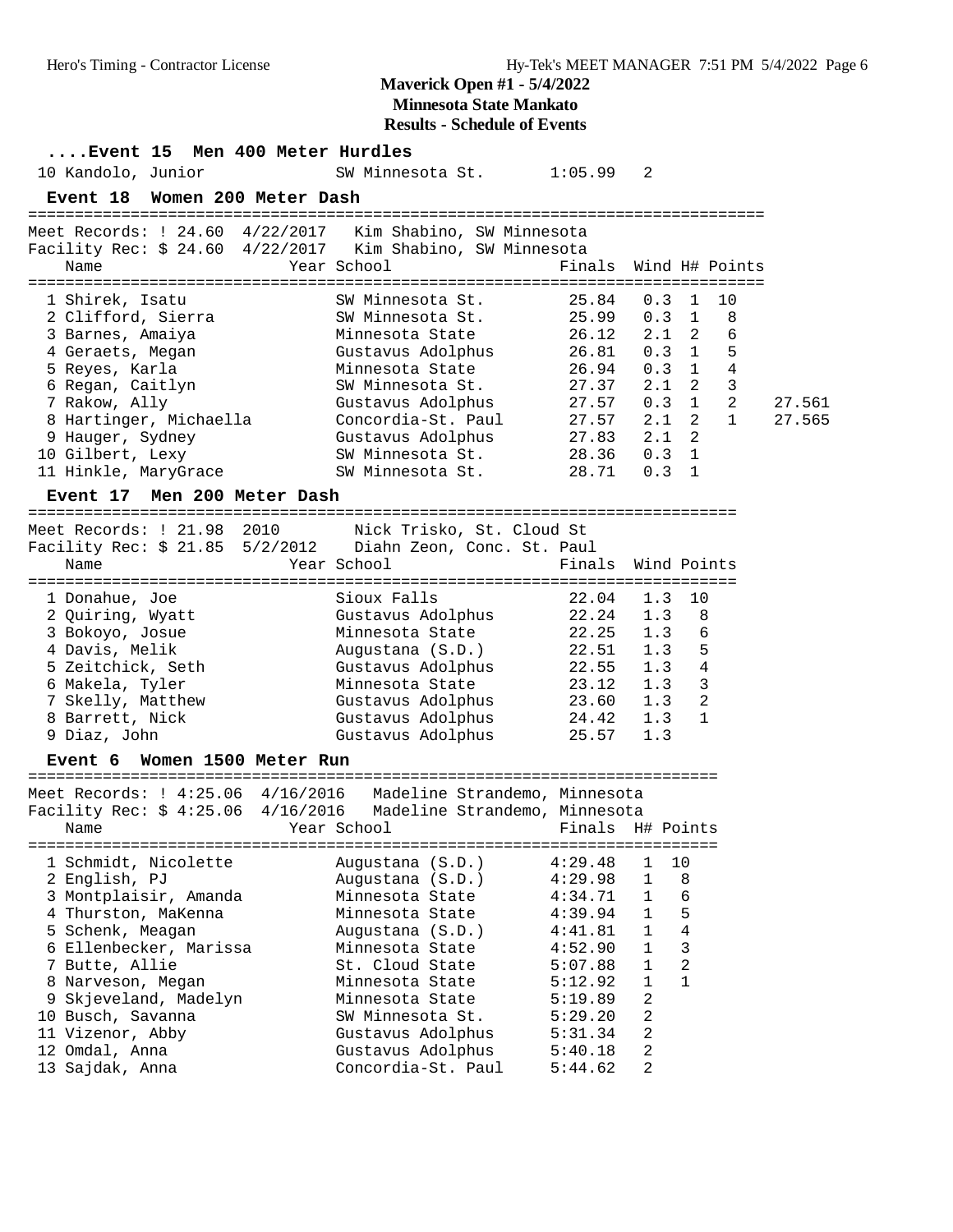| Event 6 Women 1500 Meter Run                                  |                                     |               |                |   |           |
|---------------------------------------------------------------|-------------------------------------|---------------|----------------|---|-----------|
| 14 Mair, Aubrey                                               | Gustavus Adolphus                   | 5:48.72       | 2              |   |           |
| 15 Tillman, Lauren                                            | Gustavus Adolphus                   | 6:11.83       | 2              |   |           |
| Event 5 Men 1500 Meter Run                                    |                                     |               |                |   |           |
|                                                               |                                     |               |                |   |           |
| Meet Records: ! 3:52.44 4/12/2014                             | Tom Scott, Running2Win              |               |                |   |           |
| Facility Rec: \$ 3:52.34 5/2/2012                             | Matt Volz, Minnesota                |               |                |   |           |
| Name                                                          | Year School                         | Finals        | Points         |   |           |
| 1 Roehl, Carson                                               | Gustavus Adolphus                   | 4:09.08       | 10             |   |           |
| 2 Wielgos, Jake                                               | Gustavus Adolphus                   | 4:21.87       | 8              |   |           |
| 3 Orendain, Gustavo                                           | Minnesota State                     | 4:33.33       | 6              |   |           |
| 4 Johnson, Jonah                                              | Gustavus Adolphus                   | 4:55.89       | 5              |   |           |
| 5 Russek, Ryan                                                | SW Minnesota St.                    | 5:19.72       | 4              |   |           |
| Event 41 Women 5000 Meter Run                                 |                                     |               |                |   |           |
|                                                               |                                     |               |                |   |           |
| Name                                                          | Year School                         | Finals Points |                |   |           |
|                                                               | Minnesota State                     | 17:41.48      | 10             |   |           |
| 1 Bragg, Skylar                                               |                                     | 17:52.77      | 8              |   |           |
| 2 Haight, Mariah<br>3 Gaherty, Mackenzie                      | Augustana (S.D.)<br>Minnesota State | 18:07.27      | 6              |   |           |
| 4 Rauk, Alyssa                                                | Minnesota State                     | 18:48.59      | 5              |   |           |
| 5 Young, Ashlin                                               | Minnesota State                     | 18:48.89      | $\overline{4}$ |   |           |
| 6 Ihrke, Catherine                                            | SW Minnesota St.                    | 19:21.98      | 3              |   |           |
| 7 Freed, Greta                                                | St. Cloud State                     | 19:27.73      | 2              |   |           |
| 8 Kowal, Cambrie                                              | St. Cloud State                     | 19:50.05      | $\mathbf{1}$   |   |           |
| 9 Busch, Grace                                                | SW Minnesota St. 20:14.43           |               |                |   |           |
| 10 Houglum, Tess                                              | Concordia-St. Paul 21:45.23         |               |                |   |           |
| 11 Butler, Delaney                                            | Concordia-St. Paul                  | 23:28.55      |                |   |           |
| Men 5000 Meter Run<br><b>Event 42</b>                         |                                     |               |                |   |           |
|                                                               |                                     |               |                |   |           |
| Name                                                          | Year School                         | Finals Points |                |   |           |
| 1 Valentin, William                                           | Minnesota State                     | 15:19.00      | 10             |   |           |
| 2 Larson, Nick                                                | Augustana (S.D.)                    | 15:26.45      | 8              |   |           |
| 3 Bennett, Jacob                                              | Minnesota State                     | 15:45.40      | 6              |   |           |
| 4 Schmanski, Nikolai                                          | Minnesota State                     | 15:58.29      | 5              |   |           |
| 5 Marshall, Samuel                                            | Unattached                          | 16:24.99      | $\overline{4}$ |   |           |
| 6 Darveaux, Ryan                                              | Unattached                          | 17:24.28      | 3              |   |           |
| -- Maier, Tanner                                              | Minnesota State                     | DNF           |                |   |           |
| Women Hammer Throw<br><b>Event 28</b>                         |                                     |               |                |   |           |
| Meet Records: ! 52.23m 4/16/2011 Megan Stroh, Minn Duluth     |                                     |               |                |   |           |
| Facility Rec: \$ 52.23m 4/16/2011 Megan Stroh, Minn Duluth    |                                     |               |                |   |           |
| Name                                                          | Year School                         | Finals        |                |   | H# Points |
|                                                               |                                     |               |                |   |           |
| 1 Perron, Brea                                                | Minnesota State                     | 56.76m!       | 186-03         | 2 | 10        |
| 55.21m 56.33m 52.39m 55.71m 56.13m 56.76m                     |                                     |               |                |   |           |
| 2 Jensen, Kaylee                                              | Minnesota State                     | 54.66m!       | 179-04         | 2 | 8         |
| 51.65m 53.86m 54.66m 51.47m 49.48m 48.83m<br>3 Paaverud, Ella | Concordia-St. Paul                  |               |                | 2 | 6         |
| 47.98m FOUL 45.42m 46.07m 42.72m FOUL                         |                                     | 47.98m        | 157-05         |   |           |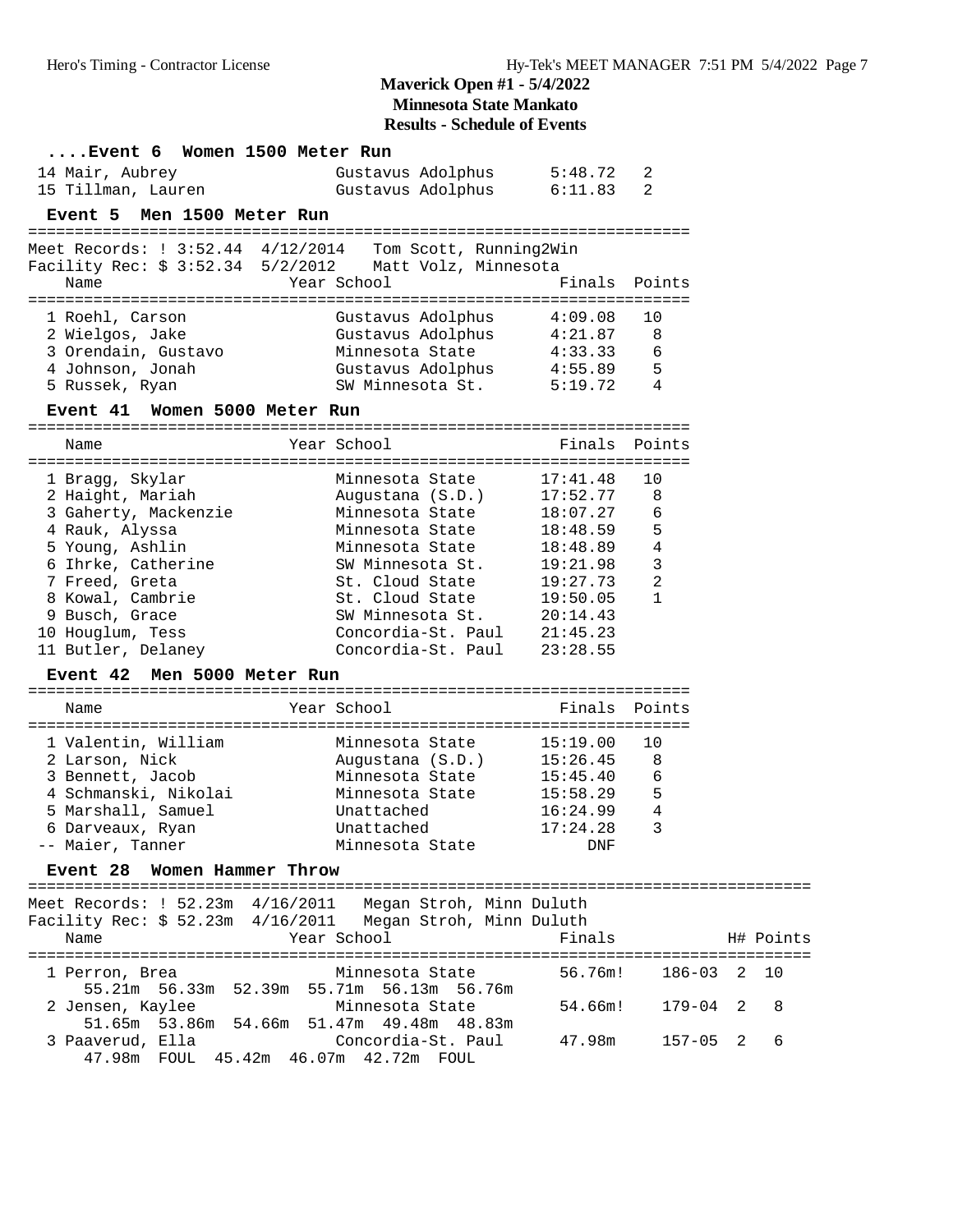| Event 28 Women Hammer Throw                    |                                       |        |              |              |                |
|------------------------------------------------|---------------------------------------|--------|--------------|--------------|----------------|
| 4 Donlan, Tia                                  | Concordia-St. Paul $47.23$ m 154-11 2 |        |              |              | 5              |
| 47.23m FOUL FOUL 45.71m 45.34m FOUL            |                                       |        |              |              |                |
|                                                |                                       | 46.36m | $152 - 01$   | 2            | 4              |
|                                                |                                       |        |              |              |                |
| 6 Schroeder, Kaitlyn Minnesota State           |                                       | 45.32m | $148 - 08$   | 2            | $\overline{3}$ |
| 44.10m FOUL 45.32m FOUL FOUL FOUL              |                                       |        |              |              |                |
| 7 Hughes, Morgan Norman SW Minnesota St.       |                                       | 45.02m | $147 - 08$   | $\mathbf{1}$ | $\overline{2}$ |
| 43.47m  42.24m  40.68m  36.83m  41.88m  45.02m |                                       |        |              |              |                |
| 8 Glynn, Madison Minnesota State               |                                       | 42.82m | $140 - 06$   | 2            | $\mathbf 1$    |
| 42.82m FOUL FOUL FOUL FOUL FOUL                |                                       |        |              |              |                |
| 9 Bach, Dana                                   | Gustavus Adolphus                     | 41.75m | $137 - 00$   | $\mathbf{1}$ |                |
| 41.75m  40.01m  41.12m  37.27m  36.21m  36.58m |                                       |        |              |              |                |
| 10 Bengtson, MacKenzie                         | Sioux Falls                           | 40.28m | $132 - 02$ 2 |              |                |
| FOUL 40.28m 39.87m                             |                                       |        |              |              |                |
| 11 Sanford, Nadia                              | SW Minnesota St.                      | 40.08m | $131 - 06$   | $\mathbf{1}$ |                |
| 40.08m FOUL 39.70m                             |                                       |        |              |              |                |
| 12 Lindsey, Kamry                              | Sioux Falls                           | 39.69m | $130 - 02$   | 1            |                |
| 36.88m 39.69m FOUL                             |                                       |        |              |              |                |
| 13 Nelson, Nicole                              | Gustavus Adolphus                     | 38.52m | $126 - 04$   | $\mathbf{1}$ |                |
| 38.52m FOUL 36.92m                             |                                       |        |              |              |                |
| 14 VanOsdel, Kayla                             | Sioux Falls                           | 35.14m | $115 - 03$   | $\mathbf{1}$ |                |
| 35.14m 33.80m 34.96m                           |                                       |        |              |              |                |
| 15 Jeppesen, Sarah                             | Unattached                            | 35.14m | $115 - 03$   | $\mathbf{1}$ |                |
| FOUL 33.94m 35.14m                             |                                       |        |              |              |                |
| 16 Fretag, Madeline                            | Minnesota State                       | 33.81m | $110 - 11$   | 2            |                |
| 33.81m 32.63m FOUL                             |                                       |        |              |              |                |
| 17 Morris, Jenna                               | Concordia-St. Paul                    | 33.25m | $109 - 01$   | $\mathbf{1}$ |                |
| 30.44m 33.25m FOUL                             |                                       |        | $71 - 03$    | $\mathbf{1}$ |                |
| 18 Kruger, Maria                               | Gustavus Adolphus                     | 21.73m |              |              |                |
| 21.73m FOUL 21.71m                             |                                       |        |              |              |                |
| -- LaClare, Izy                                | Gustavus Adolphus                     | FOUL   |              | $\mathbf{1}$ |                |
| FOUL FOUL FOUL                                 |                                       |        |              |              |                |
| -- Stafslien-Dumale, Abbi                      | Minnesota State                       | FOUL   |              | $\mathbf{2}$ |                |
| FOUL FOUL FOUL                                 |                                       |        |              |              |                |

### **Event 27 Men Hammer Throw**

| Meet Records: ! 64.40m                              4/16/2011  Bryan Tolcser, Unattached<br>rear School (1996) and the School (1997) and the School (1997) and the School (1997) and the School (1997) and<br>Name | Finals |                | H# Points      |
|--------------------------------------------------------------------------------------------------------------------------------------------------------------------------------------------------------------------|--------|----------------|----------------|
| 1 Mundfrom, Eben Concordia-St. Paul 58.42m<br>53.86m 53.95m 56.95m 57.21m 57.07m 58.42m                                                                                                                            |        | 191-08 2 10    |                |
| Sioux Falls<br>2 Wolkow, Jaymeson                                                                                                                                                                                  | 51.31m | 168-04 2 8     |                |
| 47.81m 48.34m 49.34m 50.13m 48.03m 51.31m<br>Minnesota State<br>3 Aguilera, Carter                                                                                                                                 | 51.19m | 167-11 2       | -6             |
| 51.02m 51.19m 51.05m 50.92m FOUL 50.14m<br>4 Quinn, Hunter Concordia-St. Paul                                                                                                                                      | 51.17m | 167-10 2       | 5              |
| FOUL 51.17m FOUL FOUL FOUL FOUL                                                                                                                                                                                    |        |                |                |
| 5 Hagan, Patrick Sioux Falls<br>FOUL FOUL 50.27m FOUL FOUL FOUL                                                                                                                                                    | 50.27m | 164-11 2       | $\overline{4}$ |
| 6 Shaner, Zachary Minnesota State                                                                                                                                                                                  | 50.05m | $164 - 02$ 1 3 |                |
| 48.82m  48.83m  47.67m  49.13m  47.21m  50.05m<br>7 Hudson, Nick and Minnesota State                                                                                                                               | 49.76m | $163 - 03$ 2   | $\mathfrak{D}$ |
| 49.76m FOUL FOUL FOUL<br>FOUL<br>FOUL                                                                                                                                                                              |        |                |                |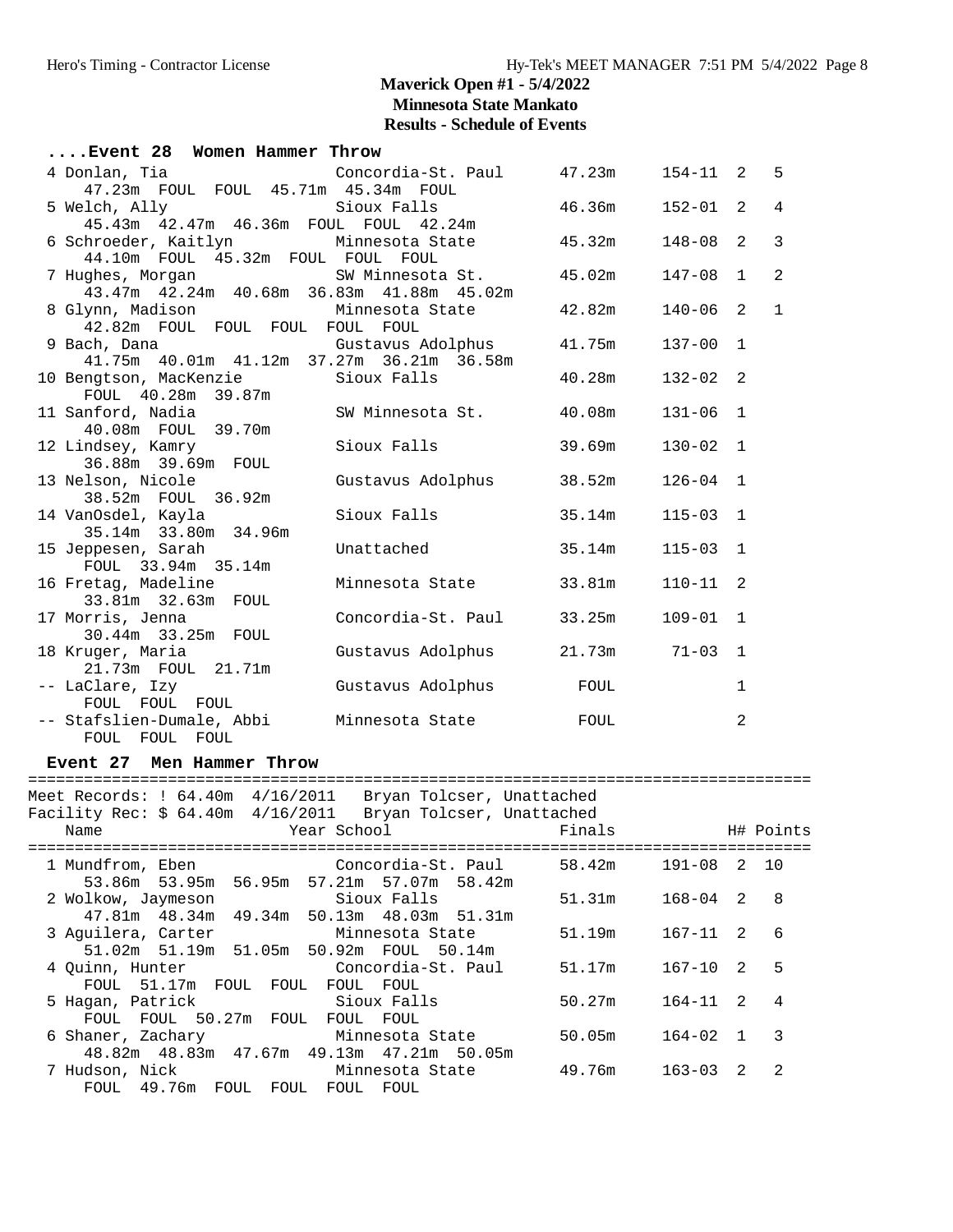| Event 27 Men Hammer Throw                                               |                                    |                 |              |              |
|-------------------------------------------------------------------------|------------------------------------|-----------------|--------------|--------------|
| 8 Naba, Bedale             Minnesota State         48.69m     159-09  1 |                                    |                 |              | $\mathbf{1}$ |
| 47.64m 48.69m 47.92m 40.85m 44.20m 45.99m                               |                                    |                 |              |              |
| 9 Swedzinski, Carl SW Minnesota St.                                     |                                    | 46.49m          | $152 - 06$ 2 |              |
| 45.25m FOUL 44.10m FOUL 46.49m FOUL                                     |                                    |                 |              |              |
| 10 Kucera, Tommy             Minnesota State                            |                                    | 45.21m          | $148 - 04$ 2 |              |
| FOUL 42.06m 45.21m                                                      |                                    |                 |              |              |
| 11 Larson, Keeqan                                                       | Concordia-St. Paul 44.48m 145-11 1 |                 |              |              |
| 44.48m FOUL FOUL                                                        |                                    |                 |              |              |
| 12 Anvid, Deekon                                                        | SW Minnesota St.                   | 43.17m          | 141-08 1     |              |
| 42.45m FOUL 43.17m                                                      |                                    |                 |              |              |
| 13 Rex, Marek                                                           | Sioux Falls                        | 43.11m          | $141 - 05$ 1 |              |
| 43.11m 41.08m 41.23m                                                    |                                    |                 |              |              |
| 14 Wieser, Ben                                                          | Unattached                         | 41.54m          | $136 - 03$ 1 |              |
| 40.67m 41.54m 40.76m                                                    |                                    |                 |              |              |
| 15 Stordahl, Zach                                                       | Gustavus Adolphus                  | 40.31m          | $132 - 03$ 1 |              |
| 39.87m  40.31m  FOUL                                                    |                                    |                 |              |              |
| 16 Hausmann, Carson                                                     | Sioux Falls                        | 36.30m          | $119 - 01$ 1 |              |
| 35.24m 36.30m FOUL                                                      |                                    |                 |              |              |
| 17 Picazo, CJ                                                           | Concordia-St. Paul                 | 35.30m          | $115 - 10$ 1 |              |
|                                                                         |                                    |                 |              |              |
| FOUL FOUL 35.30m                                                        |                                    |                 |              |              |
| 18 Davito, Dawson                                                       | Sioux Falls                        | 34.30m 112-06 1 |              |              |
| FOUL FOUL 34.30m                                                        |                                    |                 |              |              |

#### **Event 24 Women Javelin Throw**

================================================================================= Meet Records: ! 41.46m 4/16/2016 Trish Hare, Carleton Facility Rec: \$ 41.46m 4/16/2016 Trish Hare, Carleton Name The Year School Times Points Points ================================================================================= 1 Arason, Hannah St. Cloud State 41.65m! 136-08 10 41.65m 36.91m 39.39m 37.52m 35.54m 35.30m 2 Sunnarborg, Samantha Minnesota State 41.15m 135-00 8 39.20m 38.22m 34.48m 35.25m FOUL 41.15m 3 Parish, Kasey St. Cloud State 38.27m 125-07 6 32.90m 38.27m 37.07m 25.18m 35.22m FOUL 4 Carter, Lakesha Gustavus Adolphus 33.69m 110-06 5 28.69m 28.29m 33.69m 28.66m 30.97m 28.28m 5 Paaverud, Ella Concordia-St. Paul 31.83m 104-05 4 24.96m 30.67m 30.79m 31.59m 30.84m 31.83m 6 Rath, Mack Minnesota State 31.59m 103-08 3 29.53m FOUL FOUL 31.59m FOUL FOUL 7 Sanford, Nadia SW Minnesota St. 22.38m 73-05 2 22.38m FOUL FOUL PASS PASS PASS 8 Jeppesen, Sarah Unattached 22.15m 72-08 1 FOUL 21.67m 18.67m FOUL 20.01m 22.15m 9 Arlen, Heather SW Minnesota St. 21.04m 69-00 20.77m 21.04m 17.30m FOUL 19.19m 18.98m SW Minnesota St. 18.38m 60-04 18.38m FOUL FOUL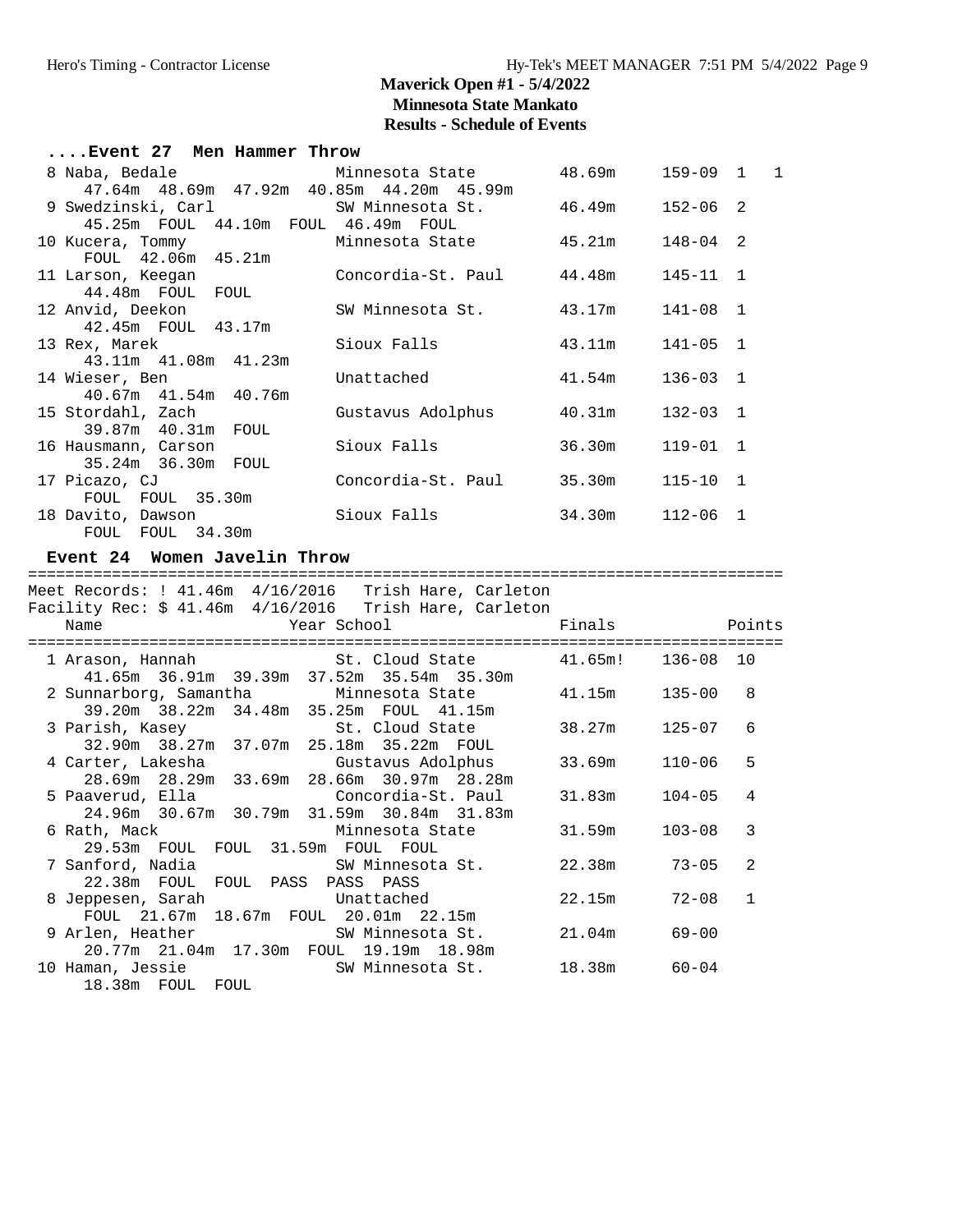#### **Event 23 Men Javelin Throw**

| Meet Records: ! 51.75m 4/16/2016 Randy Perez, St. John's (<br>Facility Rec: $$51.75m$ 4/16/2016 Randy Perez, St. John's (<br>Name | Year School            | Finals  |              | Points        |
|-----------------------------------------------------------------------------------------------------------------------------------|------------------------|---------|--------------|---------------|
|                                                                                                                                   |                        |         |              |               |
| 1 Woelber, Tyl<br>57.49m 57.45m 61.28m 63.80m 56.20m PASS                                                                         | Augustana (S.D.)       | 63.80m! | $209 - 04$   | 10            |
| 2 Wu, Kevin<br>59.80m 59.26m 56.71m 55.77m 59.34m 59.46m                                                                          | Minnesota State        | 59.80m! | $196 - 02$   | 8             |
| 3 Nelson, Isaiah<br>43.78m FOUL 44.04m 42.51m 40.26m 42.94m                                                                       | SW Minnesota St.       | 44.04m  | 144-06       | 6             |
| 4 Oviguian, Peter<br>40.36m  41.34m  42.93m  37.99m  33.88m  36.32m                                                               | Gustavus Adolphus      | 42.93m  | 140-10       | 5             |
| 5 Lear, Nathan<br>38.38m 39.39m FOUL 42.01m FOUL 40.74m                                                                           | SW Minnesota St.       | 42.01m  | 137-10       | 4             |
| 6 Feist, Cullen<br>FOUL 38.12m 41.78m 41.77m FOUL FOUL                                                                            | Concordia-St. Paul     | 41.78m  | 137-01       | 3             |
| Event 36 Women Pole Vault                                                                                                         |                        |         |              |               |
|                                                                                                                                   |                        |         |              |               |
| Meet Records: ! 4.25m  4/16/2016  Leslie Brost, Twin Cities<br>Facility Rec: \$ 4.25m  4/16/2016  Leslie Brost, Twin Cities       |                        |         |              |               |
| Name                                                                                                                              | Year School            | Finals  |              | Points        |
|                                                                                                                                   |                        |         |              | ============= |
| 1 Hickson, Paige<br>3.58 3.73 3.93                                                                                                | Minnesota State 3.58m  |         | $11 - 09.00$ | 10            |
| $\circ$<br>P XXX<br>2 Bauer, Paige<br>3.43 3.58 3.73                                                                              | Minnesota State        | 3.58m   | 11-09.00     | 8             |
| O XXO XXX                                                                                                                         |                        |         |              |               |
| 3 Tom, Shealyn<br>3.13 3.28 3.43 3.58<br>$\circ$<br>O OXXX                                                                        | SW Minnesota St. 3.43m |         | 11-03.00     | 6             |
| 4 Reintsma, Callie<br>2.38 2.53 2.68 2.83 2.98 3.13                                                                               | Concordia-St. Paul     | 2.98m   | $9 - 09.25$  | 5             |
| $\mathbf{P}$<br>P<br>$\mathbf P$<br>$\circ$<br>XO<br>XXX                                                                          |                        |         |              |               |
| 5 Glanzer, Makenna<br>2.38 2.53 2.68 2.83 2.98<br>$\mathbf{P}$<br>$\mathbb{P}$<br>$\overline{O}$<br>O XXX                         | SW Minnesota St. 2.83m |         | $9 - 03.25$  | 4             |
| 6 Bunker, Jenna<br>2.38 2.53 2.68 2.83 2.98                                                                                       | Gustavus Adolphus      | 2.83m   | $9 - 03.25$  | 3             |
| O XO O<br>XXO<br>XXX<br>7 Adams, MaKenzie<br>2.38 2.53 2.68                                                                       | Sioux Falls            | 2.53m   | $8 - 03.50$  | 1.50          |
| O O XXX<br>7 Gyi, Nedoh<br>2.38 2.53 2.68                                                                                         | SW Minnesota St.       | 2.53m   | $8 - 03.50$  | 1.50          |
| $\circ$<br>$\circ$<br>XXX<br>9 Graff, Alli<br>2.38 2.53 2.68<br>Ρ<br>XO<br>XXX                                                    | Gustavus Adolphus      | 2.53m   | $8 - 03.50$  |               |

 10 Hinkle, MaryGrace SW Minnesota St. 2.38m 7-09.75 2.38 2.53 O XXX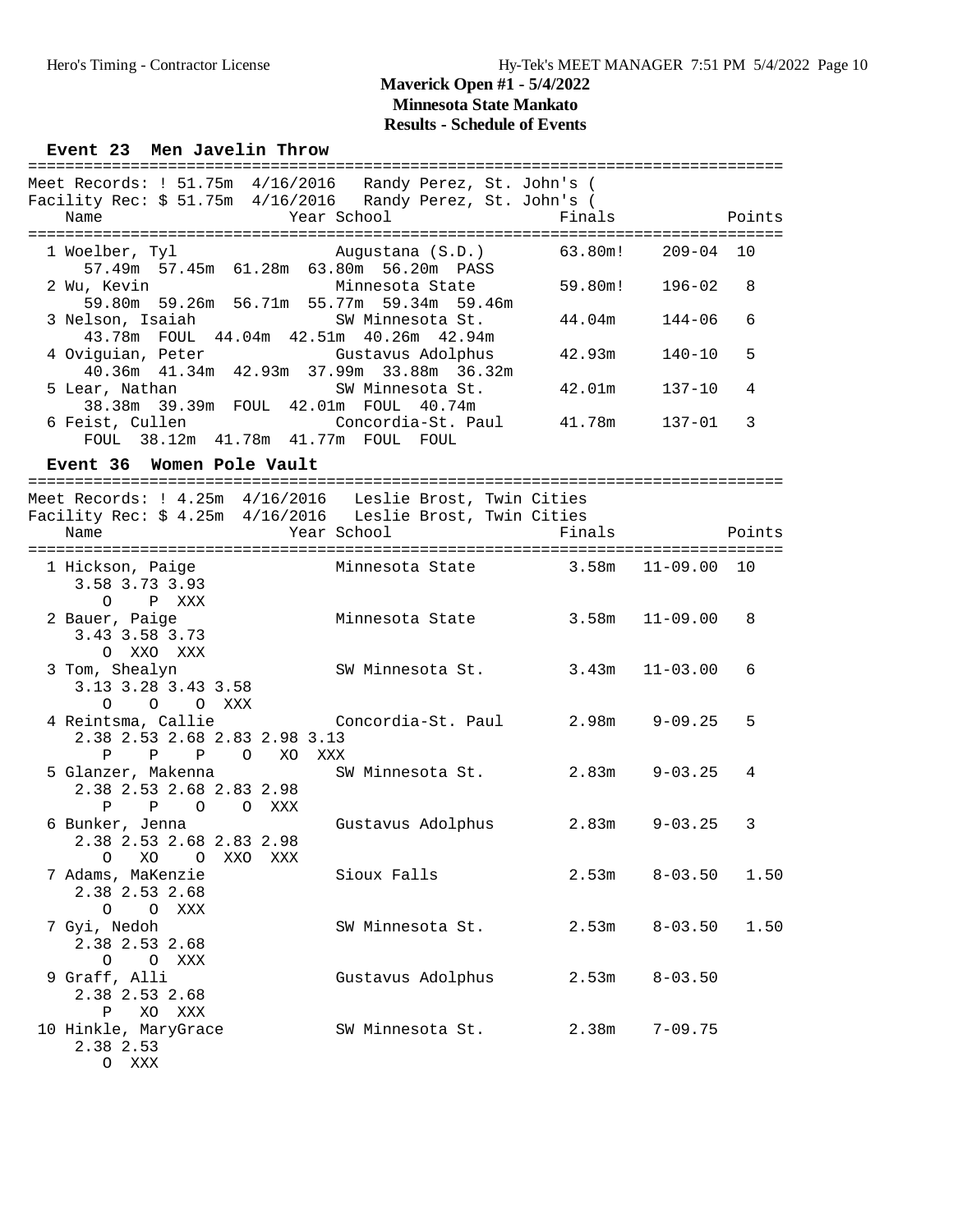**Results - Schedule of Events**

| Event 36 Women Pole Vault                                                                                                                                            |                                                                                              |             |                     |        |
|----------------------------------------------------------------------------------------------------------------------------------------------------------------------|----------------------------------------------------------------------------------------------|-------------|---------------------|--------|
| -- Zaemisch, Micah<br>2.98<br>XXX                                                                                                                                    | Minnesota State                                                                              | ΝH          |                     |        |
| -- Haman, Jessie<br>2.38<br>XXX                                                                                                                                      | SW Minnesota St.                                                                             | ΝH          |                     |        |
| Event 35 Men Pole Vault                                                                                                                                              |                                                                                              |             |                     |        |
| Meet Records: ! 5.35m 4/16/2016  Zach Siegmeier, TCTC / NRR<br>Facility Rec: \$ 5.35m 4/16/2016                                   Zach Siegmeier, TCTC / NRR<br>Name | Year School                                                                                  | Finals      |                     | Points |
| 1 Lindsey, Thomas<br>4.62 4.77 5.02<br>XO<br>O XXX                                                                                                                   | Minnesota State $4.77m$ 15-07.75 10                                                          |             |                     |        |
| 2 Berg, Alex<br>3.42 3.57 3.72 3.87 4.02 4.17 4.32 4.47 4.62<br>$\mathbf{P}$                                                                                         | Minnesota State<br>P P P P P O XXO XXX                                                       | 4.47m       | $14 - 08.00$        | 8      |
| 3 Johnson, Kyle<br>3.42 3.57 3.72 3.87 4.02 4.17 4.32 4.47 4.62<br>P P P O XO<br>Ρ                                                                                   | Minnesota State<br>XO XXO XXX                                                                |             | $4.47m$ $14-08.00$  | 6      |
| 4 Smith, Hunter<br>3.42 3.57 3.72 3.87 4.02 4.17 4.32<br>P P P<br>Ρ                                                                                                  | SW Minnesota St.<br>O O XXX                                                                  | 4.17m       | $13 - 08.25$        | 5      |
| 5 Urbaniak, Ben<br>3.42 3.57 3.72 3.87<br>XXO XXO<br>XO XXX                                                                                                          | Gustavus Adolphus                                                                            |             | $3.72m$ $12-02.50$  | 4      |
| 6 Walker, Erik<br>3.42 3.57 3.72 3.87<br>O O XXO XXX                                                                                                                 | Gustavus Adolphus                                                                            | 3.72m       | $12 - 02.50$        | 3      |
| 7 Cao, Tom<br>3.42 3.57 3.72<br>O XXO XXX                                                                                                                            | Concordia-St. Paul $3.57m$ 11-08.50                                                          |             |                     | 2      |
| 8 Alam, Basheer<br>3.42 3.57<br>O XXX                                                                                                                                | Concordia-St. Paul 3.42m                                                                     |             | $11 - 02.50$        | 1      |
| -- Mikla, Aiden<br>3.42<br>XXX                                                                                                                                       | Gustavus Adolphus                                                                            | NH          |                     |        |
| -- Marzinske, Logan<br>3.42<br>XXX                                                                                                                                   | Gustavus Adolphus                                                                            | NH          |                     |        |
| -- Dittel, Carson<br>4.77<br>XXX                                                                                                                                     | Minnesota State                                                                              | NH          |                     |        |
| Event 34 Women Long Jump                                                                                                                                             |                                                                                              |             |                     |        |
| Meet Records: ! 5.58m 4/12/2014   Heather Miller Koch, CPTC New Bal<br>Facility Rec: \$ 5.58m 4/12/2014 Heather Miller Koch, CPTC New Bal<br>Name                    | Year School                                                                                  | Finals Wind |                     | Points |
| 1 Sallee, Kylee                                                                                                                                                      | Augustana (S.D.)<br>$5.72m(-0.0)$ $5.90m(0.1)$ $5.76m(+0.0)$ $5.82m(0.9)$ FOUL $5.81m(-0.3)$ |             | 5.90m! 0.1 19-04.25 | 10     |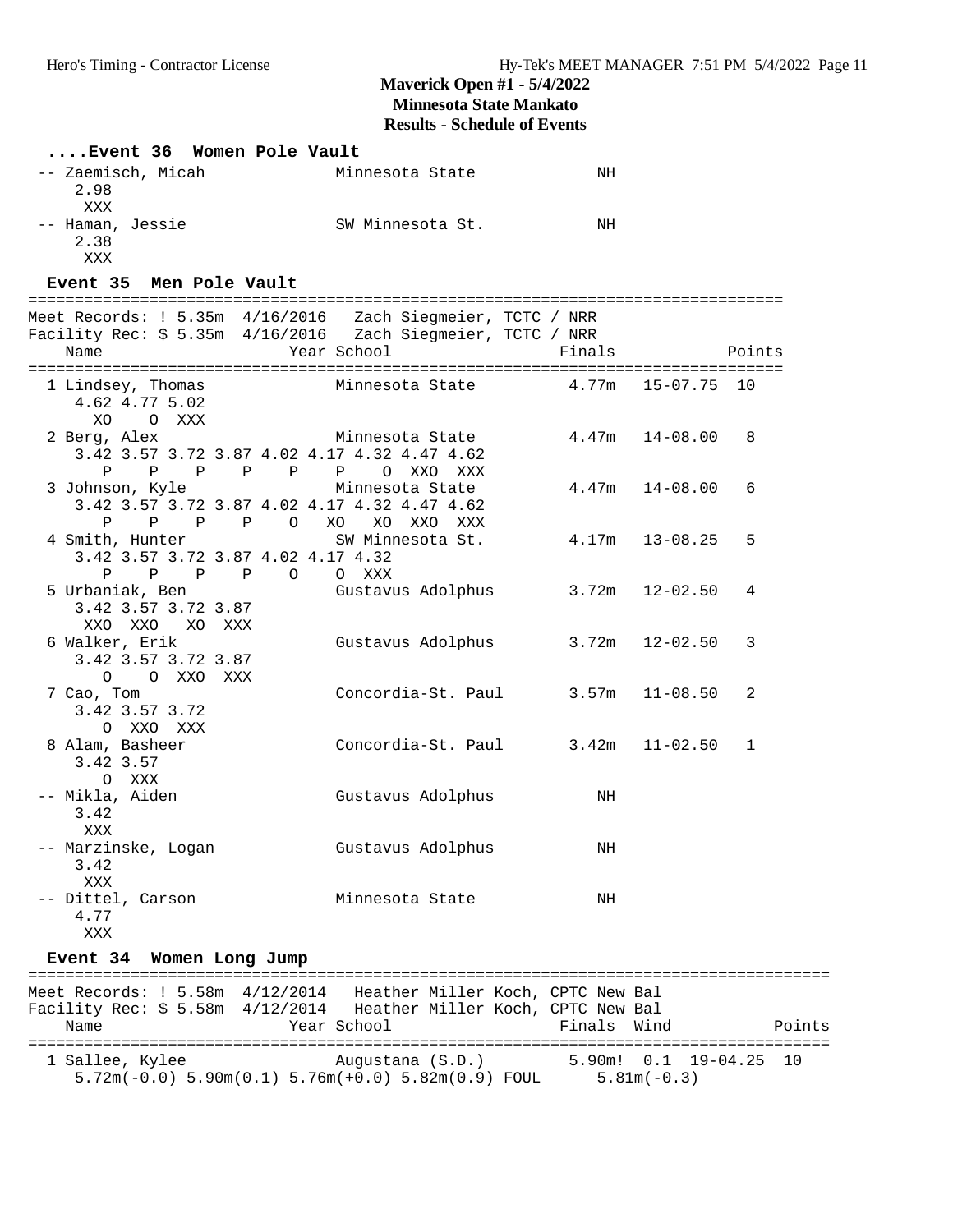**Results - Schedule of Events**

#### **....Event 34 Women Long Jump**

|  | 2 Williams, Mariah Minnesota State 5.87m! +0.0 19-03.25 8                                                 |  |  |  |
|--|-----------------------------------------------------------------------------------------------------------|--|--|--|
|  | FOUL FOUL $5.59m(+0.0) 5.87m(+0.0)$ FOUL $5.80m(0.1)$                                                     |  |  |  |
|  | 3 Lubner, Faith 6 1.0 St. Cloud State 5.81m! 1.7 19-00.75 6                                               |  |  |  |
|  | $F\text{OUL}$ $5.81\text{m}(1.7)$ $5.08\text{m}(-0.3)$ $F\text{OUL}$ $F\text{OUL}$ $F\text{OUL}$          |  |  |  |
|  |                                                                                                           |  |  |  |
|  |                                                                                                           |  |  |  |
|  | 5 Neophytou, Stella Minnesota State 5.55m +0.0 18-02.50 4                                                 |  |  |  |
|  | $5.50$ m $(2.7)$ $5.46$ m $(1.2)$ $5.55$ m $(+0.0)$ FOUL $5.30$ m $(0.1)$ $5.27$ m $(0.7)$                |  |  |  |
|  | 6 Rowles, Julia                       St. Cloud State             5.49m   0.8   18-00.25     3            |  |  |  |
|  | FOUL $5.49\text{m}(0.8)$ $5.23\text{m}(-0.7)$ $5.05\text{m}(1.5)$ $5.35\text{m}(0.3)$ $5.17\text{m}(1.4)$ |  |  |  |
|  | 7 Stone, Zoe             Minnesota State         5.47m   1.1   17-11.50   2                               |  |  |  |
|  | FOUL $5.00\text{m}(0.2)$ $5.26\text{m}(1.7)$ $5.20\text{m}(2.3)$ FOUL $5.47\text{m}(1.1)$                 |  |  |  |
|  | 8 Newman, Jaci Minnesota State 5.23m 2.6 17-02.00 1                                                       |  |  |  |
|  | $5.23\text{m}(2.6)$ FOUL FOUL $5.19\text{m}(2.5)$ FOUL $5.22\text{m}(1.6)$                                |  |  |  |
|  | 9 Morgan, Hannah SW Minnesota St. 5.15m 2.8 16-10.75                                                      |  |  |  |
|  | FOUL FOUL $5.09m(+0.0) 5.15m(2.8) 5.03m(0.8)$ FOUL                                                        |  |  |  |
|  | 10 Mickelson, Isadora           SW Minnesota St.         4.89m   1.2 16-00.50                             |  |  |  |
|  | $4.88$ m $(3.5)$ $4.72$ m $(1.6)$ $4.89$ m $(1.2)$                                                        |  |  |  |
|  | 11 Sunnarborg, Samantha Minnesota State 4.87m 2.6 15-11.75                                                |  |  |  |
|  | FOUL $4.87m(2.6) 4.59m(0.1)$                                                                              |  |  |  |
|  | 12 Thomley, Olivia     Gustavus Adolphus       4.35m   0.2   14-03.25                                     |  |  |  |
|  | $4.29m(2.7)$ $4.35m(0.2)$ FOUL                                                                            |  |  |  |

#### **Event 33 Men Long Jump**

#### ====================================================================================== Meet Records: ! 7.24m 4/22/2017 Mason Roomes, UNAT-Minneso Facility Rec: \$ 7.28m 5/2/2012 Oladipo Fagbemi, Minnesota Name  $Year School$  Finals Wind Points ====================================================================================== 1 Kath, Caleb Minnesota State 7.37m\$ +0.0 24-02.25 10 7.37m(+0.0) FOUL 7.33m(-0.3) FOUL FOUL FOUL 2 Johnson, Andrew Concordia-St. Paul 7.30m 3.5 23-11.50 8 7.30m(3.5) FOUL 6.80m(-0.8) 6.90m(2.7) FOUL 6.57m(-3.8) 3 Woelber, Tyl Augustana (S.D.) 7.18m 0.1 23-06.75 6 7.11m(0.1) FOUL 7.18m(0.1) FOUL 7.14m(+0.0) FOUL 4 Subah, Isaiah Gustavus Adolphus 6.99m 1.7 22-11.25 5 FOUL 5.97m(-1.8) 6.99m(1.7) FOUL FOUL 6.59m(0.8)

|                                 | FOUL $5.97m(-1.8) 6.99m(1.7)$ FOUL FOUL $6.59m(0.8)$                                   |  |                          |  |
|---------------------------------|----------------------------------------------------------------------------------------|--|--------------------------|--|
|                                 | 5 Kandolo, Junior 6.97m 1.0 22-10.50 4                                                 |  |                          |  |
|                                 | $6.94m(1.5) 6.97m(1.0)$ FOUL $6.66m(1.2)$ FOUL FOUL                                    |  |                          |  |
|                                 | 6 DuMoulin, Alexander Gustavus Adolphus 6.89m 3.0 22-07.25 3                           |  |                          |  |
|                                 | FOUL $6.42\text{m}(0.5) 6.89\text{m}(3.0)$ PASS $6.77\text{m}(1.9) 6.29\text{m}(-0.3)$ |  |                          |  |
|                                 | 7 Nelson, Isaiah Manuel SW Minnesota St.                                               |  | $6.86m - 0.3$ 22-06.25 2 |  |
|                                 | $6.84m(3.2) 6.86m(-0.3) 6.61m(-2.8) PASS$ PASS PASS                                    |  |                          |  |
|                                 | 8 Lear, Nathan Market SW Minnesota St. 6.70m 1.1 21-11.75 1                            |  |                          |  |
|                                 | $6.07m(1.1) 6.70m(1.1) 6.52m(+0.0) FOUL$ FOUL FOUL                                     |  |                          |  |
|                                 | 9 DuVall, David             SW Minnesota St.         6.70m   0.5   21-11.75            |  |                          |  |
|                                 | 6.70 $m(0.5)$ FOUL 6.41 $m(-1.2)$ 6.50 $m(1.5)$ FOUL PASS                              |  |                          |  |
|                                 | 10 Abdi, Muse (S.D.) 6.56m 1.2 21-06.25                                                |  |                          |  |
| FOUL $6.56m(1.2) 6.36m(0.5)$    |                                                                                        |  |                          |  |
|                                 | 11 Shannon, Reece Minnesota State 6.46m +0.0 21-02.50                                  |  |                          |  |
| $6.27m(0.1) 6.46m(+0.0) F0UL$   |                                                                                        |  |                          |  |
| 12 Brown, Richard Unattached    |                                                                                        |  | $6.46m$ $2.2$ $21-02.50$ |  |
| $6.46m(2.2)$ FOUL PASS          |                                                                                        |  |                          |  |
|                                 | 13 Johnson, Arik Concordia-St. Paul 6.24m 1.8 20-05.75                                 |  |                          |  |
| $6.24m(1.8)$ FOUL $6.13m(-2.1)$ |                                                                                        |  |                          |  |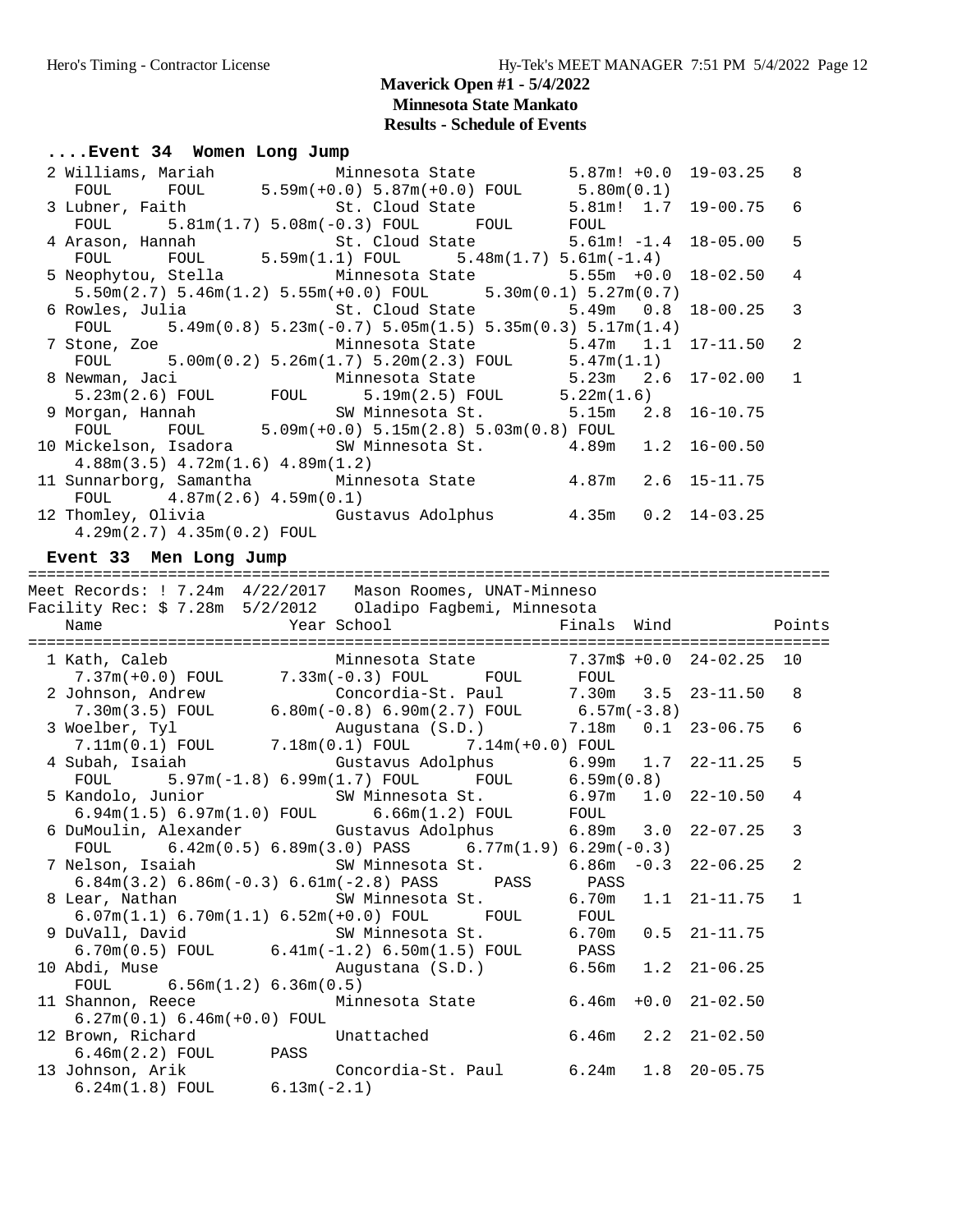| Event 33 Men Long Jump                                                                                                                    |              |                   |        |                   |        |
|-------------------------------------------------------------------------------------------------------------------------------------------|--------------|-------------------|--------|-------------------|--------|
| -- Sikel, Jonathan                                                                                                                        |              | Augustana (S.D.)  | FOUL   |                   |        |
| FOUL<br>FOUL<br>-- Mangwiro, Takudzwa<br><b>FOUL</b><br>FOUL                                                                              | FOUL<br>FOUL | Minnesota State   | FOUL   |                   |        |
| Event 38 Women High Jump                                                                                                                  |              |                   |        |                   |        |
|                                                                                                                                           |              |                   |        |                   |        |
| Meet Records: ! 1.73m  4/22/2017  Ashley Ramacher, UNAT-Minneso<br>Facility Rec: \$ 1.73m 4/22/2017 Ashley Ramacher, UNAT-Minneso<br>Name |              | Year School       | Finals |                   | Points |
|                                                                                                                                           |              |                   |        |                   |        |
| 1 Elliott, Taylor<br>1.39 1.44 1.49 1.54 1.59 1.64 1.69 1.72 1.73                                                                         |              | Minnesota State   | 1.72m  | $5 - 07.75$       | 10     |
| P<br>$P$ $P$ $P$ 0 0                                                                                                                      |              | XO XXO XXX        |        |                   |        |
| 2 Miedema, Mearah<br>1.59 1.64 1.69 1.72<br>$\circ$<br>O O XXX                                                                            |              | Augustana (S.D.)  | 1.69m  | $5 - 06.50$       | 8      |
| 3 Tietz, Sophie                                                                                                                           |              | Minnesota State   | 1.64m  | $5 - 04.50$       | 6      |
| 1.39 1.44 1.49 1.54 1.59 1.64 1.69                                                                                                        |              |                   |        |                   |        |
| $\mathbf{P}$<br>O XO O                                                                                                                    | XO           | O XXX             |        |                   |        |
| 4 Rowles, Julia<br>1.39 1.44 1.49 1.54 1.59                                                                                               |              | St. Cloud State   | 1.54m  | $5 - 00.50$       | 5      |
| $\circ$ $\circ$<br>Ρ                                                                                                                      | O XXX        |                   |        |                   |        |
| 5 Anderson, Stella                                                                                                                        |              | SW Minnesota St.  | 1.54m  | $5 - 00.50$       | 4      |
| 1.39 1.44 1.49 1.54 1.59                                                                                                                  |              |                   |        |                   |        |
| O O XO XXX<br>P<br>6 Preiner, Lauren                                                                                                      |              | Minnesota State   | 1.54m  | $5 - 00.50$       | 3      |
| 1.39 1.44 1.49 1.54 1.59                                                                                                                  |              |                   |        |                   |        |
| P<br>XO<br>$\overline{O}$                                                                                                                 | XO XXX       |                   |        |                   |        |
| 7 Motley, Olivia                                                                                                                          |              | Gustavus Adolphus | 1.54m  | $5 - 00.50$       | 2      |
| 1.39 1.44 1.49 1.54 1.59                                                                                                                  |              |                   |        |                   |        |
| $\circ$<br>O XO XXO XXX<br>8 Stands, Rainbow                                                                                              |              | SW Minnesota St.  | 1.49m  | $4 - 10.50$       | 0.25   |
| 1.39 1.44 1.49 1.54                                                                                                                       |              |                   |        |                   |        |
| P<br>O O XXX                                                                                                                              |              |                   |        |                   |        |
| 8 Mlejnek, Jasmine                                                                                                                        |              | Minnesota State   | 1.49m  | $4 - 10.50$       | 0.25   |
| 1.39 1.44 1.49 1.54<br>$\mathbf{P}$<br>O O XXX                                                                                            |              |                   |        |                   |        |
| 8 Rakow, Ally                                                                                                                             |              | Gustavus Adolphus |        | $1.49m$ $4-10.50$ | 0.25   |
| 1.39 1.44 1.49 1.54                                                                                                                       |              |                   |        |                   |        |
| O O XXX<br>$\circ$                                                                                                                        |              |                   |        |                   |        |
| 8 Sallee, Kylee<br>1.39 1.44 1.49 1.54                                                                                                    |              | Augustana (S.D.)  | 1.49m  | $4 - 10.50$       | 0.25   |
| Ρ<br>O O XXX                                                                                                                              |              |                   |        |                   |        |
| 12 Bangs, Lindsay                                                                                                                         |              | Gustavus Adolphus | 1.49m  | $4 - 10.50$       |        |
| 1.39 1.44 1.49 1.54                                                                                                                       |              |                   |        |                   |        |
| O XXO<br>$\circ$                                                                                                                          | XXX          |                   |        |                   |        |
| 13 Luehrs, Jensen<br>1.39 1.44                                                                                                            |              | Gustavus Adolphus | 1.39m  | $4 - 06.75$       |        |
| O XXX                                                                                                                                     |              |                   |        |                   |        |
| -- Richards, Toryn                                                                                                                        |              | Minnesota State   | NH     |                   |        |
| 1.39 1.44 1.49                                                                                                                            |              |                   |        |                   |        |
| P P XXX                                                                                                                                   |              |                   |        |                   |        |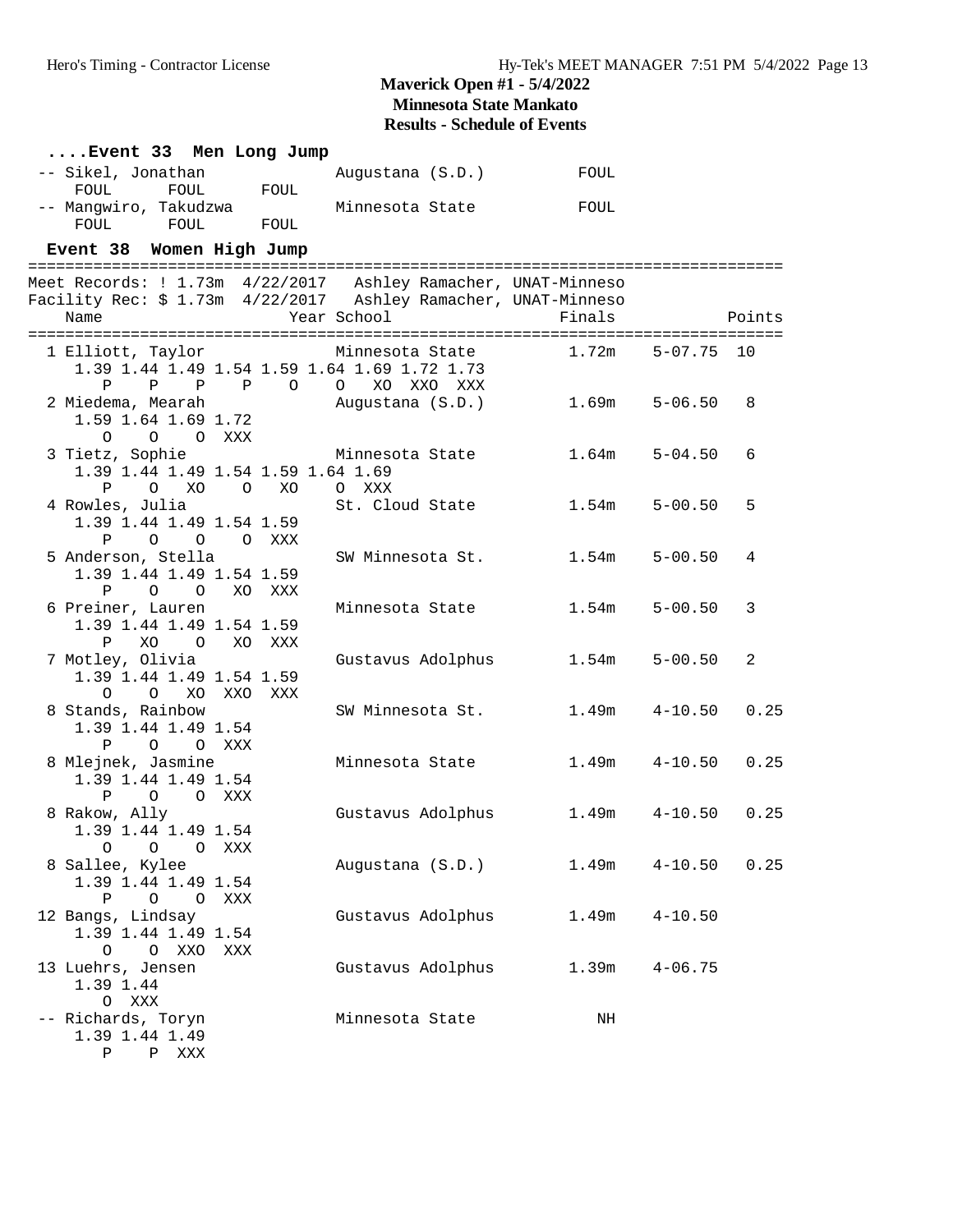**Results - Schedule of Events**

| Event 38 Women High Jump                                                                                                         |                                     |                   |             |        |
|----------------------------------------------------------------------------------------------------------------------------------|-------------------------------------|-------------------|-------------|--------|
| -- Langston, Teya<br>1.39 1.44 1.49 1.54<br>P P XXX<br>P                                                                         | Minnesota State                     | NH                |             |        |
| Event 37 Men High Jump                                                                                                           |                                     |                   |             |        |
| Meet Records: ! 2.03m 4/22/2017 Alex Campbell, Minnesota St<br>Facility Rec: \$ 2.06m 5/2/2012  Dustin McColley, St. Cloud State |                                     |                   |             |        |
| Name                                                                                                                             | Year School                         | Finals            |             | Points |
| 1 Woelber, Tyl<br>1.96 2.01 2.11 2.14<br>O O XXO<br>XO                                                                           | Augustana (S.D.) 2.14m\$ 7-00.25 10 |                   |             |        |
| 2 Ziebarth, Jacob<br>1.91 1.96 2.01<br>O XO XXX                                                                                  | Minnesota State                     | $1.96m$ $6-05.00$ |             | 8      |
| 3 Krannich, Trey<br>1.81 1.86 1.91<br>$O$ $O$ $XXX$                                                                              | Minnesota State                     | $1.86m$ $6-01.25$ |             | 6      |
| 4 Cowles, Caleb<br>1.71 1.76 1.81 1.86 1.91<br>XO OXXO OXXX                                                                      | Unattached                          | $1.86m$ $6-01.25$ |             | 5      |
| 5 Friedrichsen, Jonah<br>1.66 1.71 1.76<br>O XXX<br>$\Omega$                                                                     | Unattached                          | 1.71m             | $5 - 07.25$ | 4      |
| 6 Dilly, Blain<br>1.66 1.71<br>XO XXX                                                                                            | SW Minnesota St.                    | $1.66m$ 5-05.25   |             | 3      |
| -- Brown, Deveyonn<br>2.01<br>XXX                                                                                                | Minnesota State                     | NH                |             |        |

#### **Event 26 Women Shot Put**

==================================================================================== Meet Records: ! 14.48m 4/21/2012 Tina DeLakis, Minnesota Facility Rec: \$ 14.48m 4/21/2012 Tina DeLakis, Minnesota Name The Communication of the Communication of the Communication of the Manne Mean School Finals H# Points ==================================================================================== 1 Hertz, Emma Sioux Falls FOUL 14.47m FOUL 13.56m 14.42m FOUL 2 Perron, Brea Minnesota State 14.34m 47-00.75 2 8 FOUL 13.92m 13.94m 14.34m 14.11m 13.97m 3 Poe, Annika Gustavus Adolphus 14.07m 46-02.00 2 6 14.07m FOUL 13.31m 12.96m FOUL 13.77m 4 Stafslien-Dumale, Abbi Minnesota State 14.01m 45-11.75 2 5 12.62m 14.01m FOUL FOUL 13.86m FOUL 5 Taylor, Katie Minnesota State 13.91m 45-07.75 2 4 FOUL 13.91m 13.75m FOUL FOUL FOUL 6 Fretag, Madeline Minnesota State 12.83m 42-01.25 2 3 12.03m 12.47m 12.83m 12.55m FOUL 11.60m 7 Battaforyen, Kate SW Minnesota St. 12.50m 41-00.25 2 2 FOUL 12.50m 11.70m FOUL FOUL FOUL 8 VanOsdel, Kayla Sioux Falls 12.41m 40-08.75 2 1 FOUL 12.08m 12.29m 12.06m 12.41m FOUL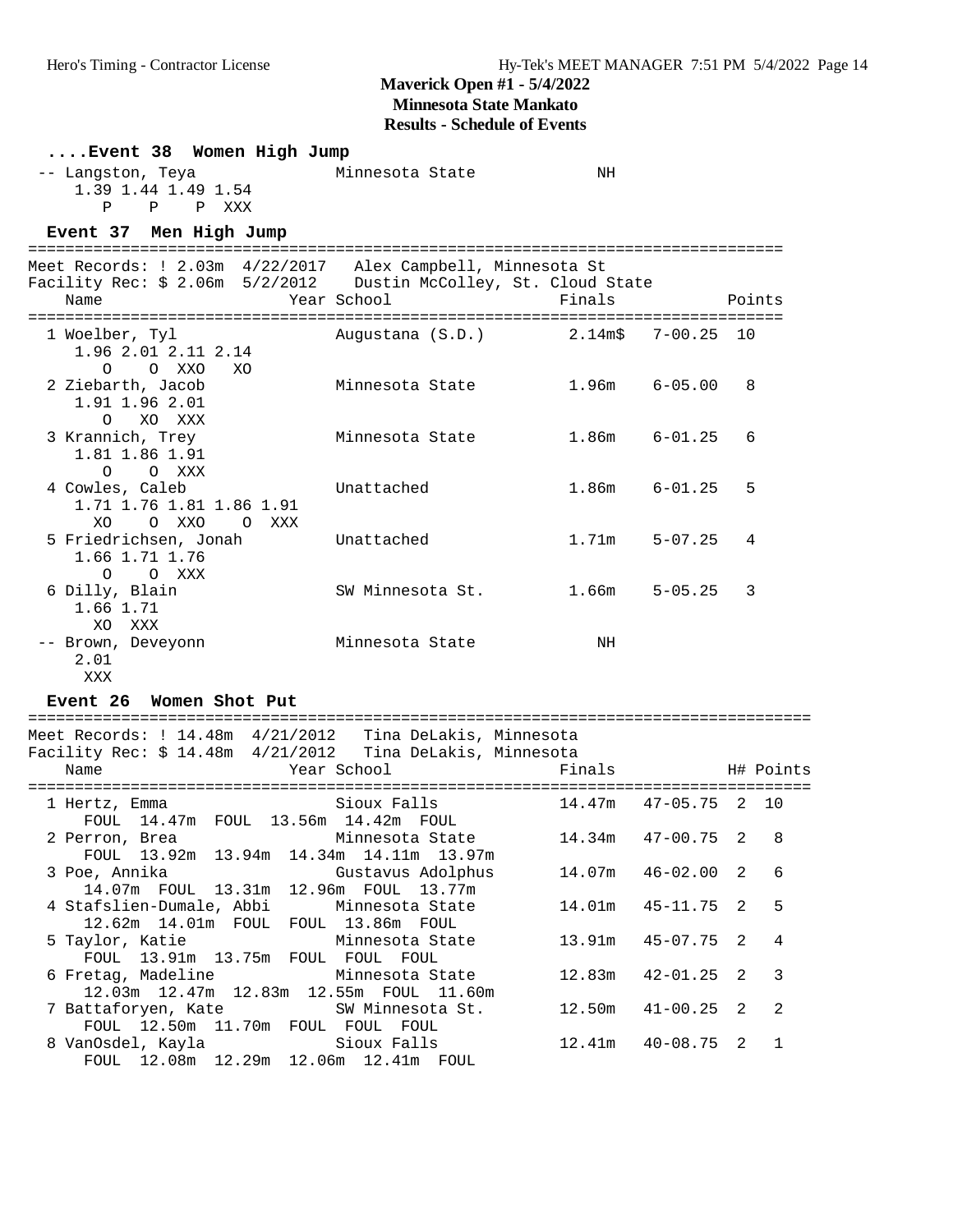| $\ldots$ Event 26 Women Shot Put          |                    |        |                       |                |  |  |
|-------------------------------------------|--------------------|--------|-----------------------|----------------|--|--|
| 9 Sanford, Nadia                          | SW Minnesota St.   |        | $12.14m$ $39-10.00$ 1 |                |  |  |
| 12.14m FOUL FOUL FOUL                     | FOUL<br>FOUL       |        |                       |                |  |  |
| 10 Beck, Libby                            | Minnesota State    | 12.00m | $39 - 04.50$          | $\overline{1}$ |  |  |
| 11.51m 12.00m 11.53m                      |                    |        |                       |                |  |  |
| 11 Robinson, Morgan                       | Minnesota State    | 11.22m | $36 - 09.75$ 1        |                |  |  |
| 11.08m 10.90m 11.22m                      |                    |        |                       |                |  |  |
| 12 Carter, Lakesha                        | Gustavus Adolphus  | 10.99m | $36 - 00.75$ 1        |                |  |  |
| 10.84m  10.99m<br>FOUL                    |                    |        |                       |                |  |  |
| 13 Schulte, Abby                          | Gustavus Adolphus  | 10.73m | $35 - 02.50$          | $\overline{1}$ |  |  |
| 10.69m 10.45m 10.73m                      |                    |        |                       |                |  |  |
| 14 Bach, Dana                             | Gustavus Adolphus  | 10.68m | 35-00.50              | $\overline{1}$ |  |  |
| 10.68m 10.56m 10.36m                      |                    |        |                       |                |  |  |
| 15 Arlen, Heather                         | SW Minnesota St.   | 10.44m | $34 - 03.00$          | $\mathbf{1}$   |  |  |
| 10.28m 10.43m 10.44m                      |                    |        |                       |                |  |  |
| 16 Morris, Jenna<br>$8.52m$ 9.16 $m$ FOUL | Concordia-St. Paul | 9.16m  | $30 - 00.75$          | $\overline{1}$ |  |  |
| -- Schroeder, Kaitlyn                     | Minnesota State    | FOUL   |                       | 2              |  |  |
| FOUL FOUL FOUL                            |                    |        |                       |                |  |  |
| -- Nelson, Nicole                         | Gustavus Adolphus  | FOUL   |                       | 1              |  |  |
| FOUL FOUL FOUL                            |                    |        |                       |                |  |  |
| -- Jeppesen, Sarah                        | Unattached         | FOUL   |                       | $\mathbf{1}$   |  |  |
| FOUL FOUL FOUL                            |                    |        |                       |                |  |  |

#### **Event 25 Men Shot Put**

================================================================================= Meet Records: ! 17.69m 4/16/2016 Luke Johnson, Minnesota Facility Rec: \$ 17.69m 4/16/2016 Luke Johnson, Minnesota Name The Year School Team Points Points ================================================================================= 1 Hiatt, Tyler Sioux Falls 17.11m 56-01.75 10 15.34m FOUL FOUL 16.24m 17.11m 17.09m 2 Orzolek, Steven Minnesota State 16.79m 55-01.00 8 16.79m FOUL 16.33m 16.65m FOUL FOUL<br>3 Kucera, Tommy Minnesota State 15.58m 51-01.50 6 3 Kucera, Tommy Minnesota State 15.58m 51-01.50 6 FOUL 15.01m 15.50m FOUL FOUL 15.58m 4 Wieser, Ben Unattached 15.12m 49-07.25 5 15.12m FOUL 13.98m 14.62m 14.18m 14.98m 5 Naba, Bedale Minnesota State 14.51m 47-07.25 4 FOUL FOUL 14.51m FOUL FOUL FOUL 6 Davito, Dawson Sioux Falls 14.42m 47-03.75 3 13.83m 13.60m 14.42m FOUL FOUL 14.27m 7 Picazo, CJ Concordia-St. Paul 14.18m 46-06.25 2 13.59m FOUL FOUL 13.10m 14.18m FOUL 13.59m FOUL FOUL 13.10m 14.18m FOUL<br>8 Swedzinski, Carl SW Minnesota St. 13.91m 45-07.75 1<br>FOUL FOUL 13.21m 12.91m 12.71m 12.77m FOUL FOUL 13.31m 13.91m 13.71m 13.77m 9 Quinn, Hunter Concordia-St. Paul 13.80m 45-03.50 13.17m FOUL FOUL 12.79m 12.65m 13.80m 10 Gribble, Nathan Unattached 12.98m 42-07.00 12.06m 12.19m 12.98m 11 Anderson, Oliver Minnesota State 11.43m 37-06.00 11.43m FOUL FOUL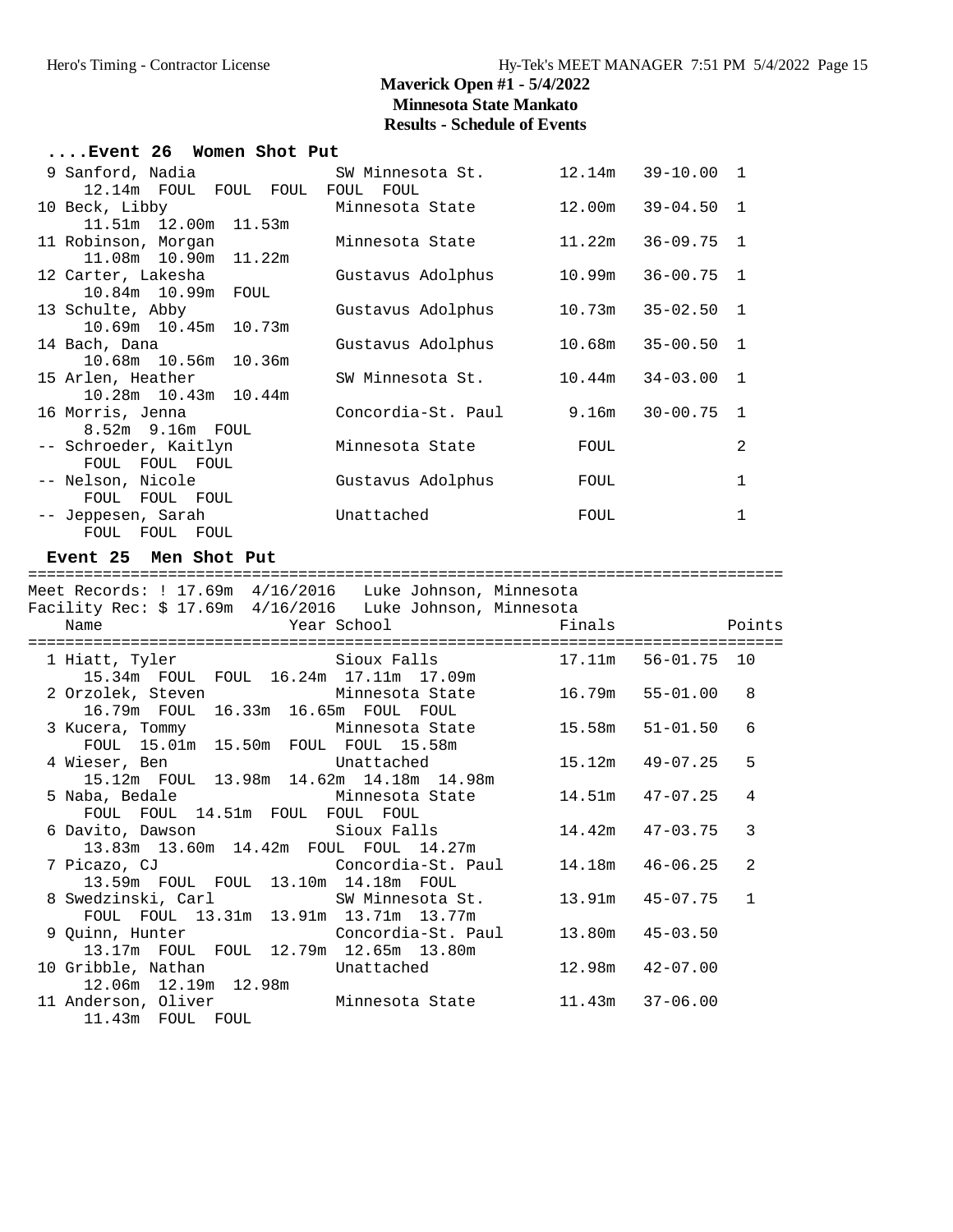### Event 32 Women Triple Jump

|                                                                                                                                                                            |                                                                                                            |             | =========================== |        |
|----------------------------------------------------------------------------------------------------------------------------------------------------------------------------|------------------------------------------------------------------------------------------------------------|-------------|-----------------------------|--------|
| Meet Records: ! 12.09m 4/16/2016  Patience Yalartai, St. Cloud St<br>Facility Rec: \$ 12.09m 4/16/2016  Patience Yalartai, St. Cloud St<br>Name                            | Year School                                                                                                | Finals Wind |                             | Points |
|                                                                                                                                                                            |                                                                                                            |             |                             |        |
| 1 Taylor, Maya<br>$11.43m(-0.9)$ $11.80m(1.1)$ $11.79m(0.6)$ $11.40m(-2.4)$ $11.45m(-1.4)$ $11.74m(+0.0)$                                                                  | St. Cloud State 11.80m 1.1 38-08.75 10                                                                     |             |                             |        |
| 2 Kes, Madi<br>FOUL                                                                                                                                                        | Gustavus Adolphus 11.67m +0.0 38-03.50<br>$11.47m(-0.1)$ $11.67m(+0.0)$ $10.92m(-2.2)$ $11.24m(-2.0)$ FOUL |             |                             | 8      |
| (ahl, Molly Minnesota State 10.95m -1.3 35-11.25<br>10.49m(-1.1) 10.31m(-1.3) 10.89m(-1.6) FOUL FOUL 10.95m(-1.3)<br>Ninnesota State 10.51m -1.0 34-05.75<br>3 Kahl, Molly |                                                                                                            |             |                             | 6      |
| 4 Newman, Jaci<br>FOUL                                                                                                                                                     | $10.23m(-1.1)$ $10.51m(-1.0)$ FOUL FOUL $10.28m(-0.5)$                                                     |             |                             | 5      |
| 5 Gaebe, Erica                       Gustavus Adolphus         9.29m     0.3   30-05.75<br>FOUL         FOUL           9.29m(0.3) FOUL       9.18m(-0.2) FOUL              |                                                                                                            |             |                             | 4      |
| Event 31 Men Triple Jump                                                                                                                                                   |                                                                                                            |             |                             |        |
| Meet Records: ! 14.94m  4/22/2017  Elijah Calderon-Pitchford, Minnesota St                                                                                                 |                                                                                                            |             |                             |        |
| Facility Rec: \$ 14.94m 4/22/2017 Elijah Calderon-Pitchford, Minnesota St                                                                                                  |                                                                                                            |             |                             |        |
| Name                                                                                                                                                                       | Year School                                                                                                | Finals Wind |                             | Points |
|                                                                                                                                                                            |                                                                                                            |             |                             |        |
| 1 Nelson, Isaiah Mannesota St. 13.55m -1.6 44-05.50 10                                                                                                                     |                                                                                                            |             |                             |        |
| FOUL FOUL 13.55m(-1.6) FOUL PASS PASS                                                                                                                                      |                                                                                                            |             |                             |        |
| Event 30 Women Discus Throw                                                                                                                                                |                                                                                                            |             |                             |        |
|                                                                                                                                                                            |                                                                                                            |             |                             |        |
| Meet Records: ! 47.13m 2010 Liz Podominick, Unattached<br>Facility Rec: \$47.13m 4/28/2010 Liz Podominick, Unattached                                                      |                                                                                                            |             |                             |        |
| Year School<br>Name                                                                                                                                                        |                                                                                                            | Finals      | Points                      |        |
|                                                                                                                                                                            |                                                                                                            |             |                             |        |
| 1 Hertz, Emma<br>rtz, Emma<br>48.17m 46.67m FOUL FOUL 48.11m 50.87m<br>Minnesota State 45.56m                                                                              | Sioux Falls                                                                                                | 50.87m!     | 166-11 10                   |        |
| 2 Taylor, Katie<br>FOUL 45.56m 44.06m 42.96m FOUL 44.60m                                                                                                                   |                                                                                                            |             | 149-06<br>8                 |        |
| 3 Fretag, Madeline<br>44.13m  44.75m  43.95m  43.85m  44.42m  43.88m                                                                                                       | Minnesota State                                                                                            | 44.75m      | $146 - 10$<br>6             |        |
| 4 Donlan, Tia<br>43.60m  44.43m  44.29m  FOUL  41.66m  40.12m                                                                                                              | Concordia-St. Paul                                                                                         | 44.43m      | 5<br>$145 - 09$             |        |
| 5 Poe, Annika                                                                                                                                                              | Gustavus Adolphus                                                                                          | 42.41m      | $139 - 02$<br>4             |        |
| FOUL 42.41m 38.45m FOUL 41.39m 39.58m<br>6 Lindsey, Kamry<br>Sioux Falls                                                                                                   |                                                                                                            | 42.27m      | $138 - 08$<br>3             |        |
| 37.88m  41.29m  39.79m  42.27m  41.53m  40.28m<br>7 Battaforyen, Kate                                                                                                      | SW Minnesota St.                                                                                           | 41.47m      | $136 - 01$<br>2             |        |
| 34.63m FOUL 40.70m 40.17m 40.76m 41.47m<br>8 Bengtson, MacKenzie                                                                                                           | Sioux Falls                                                                                                | 40.86m      | $\mathbf{1}$<br>$134 - 01$  |        |
| 35.09m 39.18m 39.47m 40.02m 40.86m FOUL                                                                                                                                    |                                                                                                            |             |                             |        |
| 9 Rath, Mack<br>FOUL FOUL 38.41m FOUL                                                                                                                                      | Minnesota State<br>FOUL PASS                                                                               | 38.41m      | $126 - 00$                  |        |
| 10 Glynn, Madison                                                                                                                                                          | Minnesota State                                                                                            | 36.22m      | $118 - 10$                  |        |
| 34.45m FOUL<br>36.22m<br>11 Schroeder, Kaitlyn                                                                                                                             | Minnesota State                                                                                            | 35.78m      | $117 - 05$                  |        |
| 35.78m FOUL FOUL<br>12 Hughes, Morgan<br>FOUL 31.00m 33.21m                                                                                                                | SW Minnesota St.                                                                                           | 33.21m      | $108 - 11$                  |        |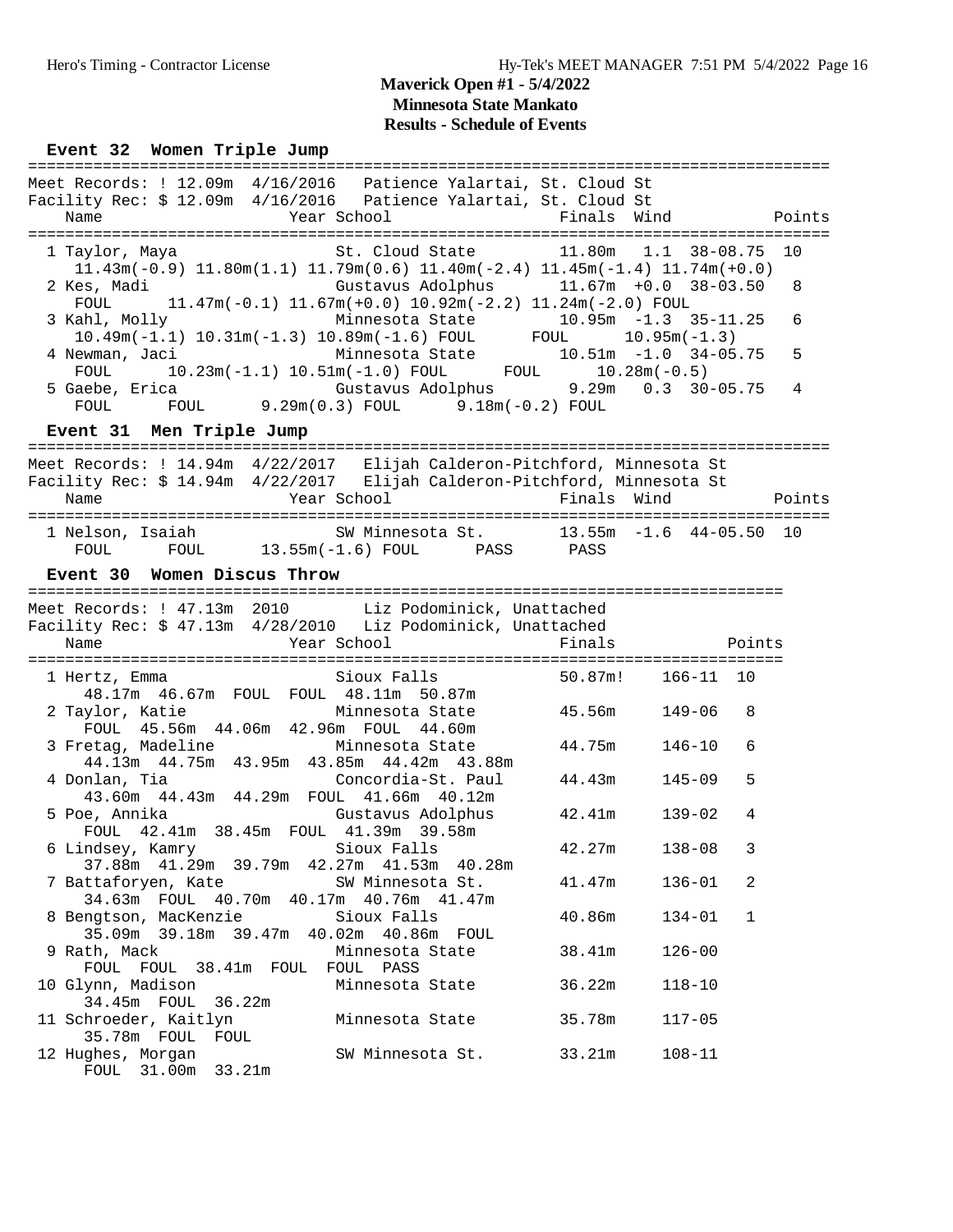### **....Event 30 Women Discus Throw** 13 Arlen, Heather SW Minnesota St. 29.19m 95-09 26.96m 29.19m FOUL<br>14 Kuehl, Cloe Gustavus Adolphus 27.41m 89-11

| FOUL 26.07m 27.41m   |                    |        |           |
|----------------------|--------------------|--------|-----------|
| 15 Morris, Jenna     | Concordia-St. Paul | 25.57m | $83 - 11$ |
| 21.73m 23.97m 25.57m |                    |        |           |
| -- Sanford, Nadia    | SW Minnesota St.   | FOUL   |           |
| FOUL FOUL FOUL       |                    |        |           |

#### **Event 29 Men Discus Throw**

#### ====================================================================================

Meet Records: ! 54.97m 4/16/2016 Sam Elsner, Minnesota Facility Rec: \$ 54.97m 4/16/2016 Sam Elsner, Minnesota

| racility nee y sits and is lost boat informed partnershed<br>Name                                       | Year School               | Finals H# Points |              |               |              |
|---------------------------------------------------------------------------------------------------------|---------------------------|------------------|--------------|---------------|--------------|
| 1 Aguilera, Carter 6 10 Minnesota State 54.71m 179-06 2 10<br>49.97m 51.08m 52.12m 53.47m 52.30m 54.71m |                           |                  |              |               |              |
| 2 Hiatt, Tyler<br>47.33m FOUL 48.50m 53.85m FOUL FOUL                                                   | Sioux Falls               | 53.85m           | $176 - 08$   | 2             | 8            |
| 3 Hagan, Patrick<br>FOUL 45.32m FOUL 45.74m FOUL FOUL                                                   | Sioux Falls               | 45.74m           | $150 - 01$   | 2             | 6            |
| 4 Quinn, Hunter<br>41.53m  44.87m  FOUL  FOUL  43.57m  40.86m                                           | Concordia-St. Paul 44.87m |                  | 147-02       | $\mathbf{1}$  | 5            |
| 5 Anvid, Deekon<br>42.03m FOUL 44.79m FOUL 41.68m 42.63m                                                | SW Minnesota St.          | 44.79m           | 146-11       | 2             | 4            |
| 6 Larson, Keegan Concordia-St. Paul 44.26m<br>FOUL FOUL 42.54m FOUL 44.26m FOUL                         |                           |                  | $145 - 02$   | 2             | $\mathbf{3}$ |
| 41.89m  43.97m  FOUL  39.85m  43.36m  39.73m                                                            |                           |                  | $144 - 03$   | 2             | 2            |
| 8 Naba, Bedale<br>40.03m  43.97m  FOUL  39.85m  43.36m  39.73m                                          | Minnesota State           | 43.97m           | 144-03       | $\mathcal{L}$ | $\mathbf{1}$ |
| 9 Wolkow, Jaymeson<br>42.87m  43.69m  43.69m  FOUL  FOUL  42.64m                                        | Sioux Falls               | 43.69m           | $143 - 04$   | 2             |              |
| 10 Mundfrom, Eben<br>40.30m FOUL 42.12m                                                                 | Concordia-St. Paul 42.12m |                  | $138 - 02$   | 2             |              |
| 11 Anderson, Oliver<br>41.71m 38.73m 41.82m                                                             | Minnesota State           | 41.82m           | 137-02       | $\mathbf{1}$  |              |
| 12 Rex, Marek<br>40.26m  41.78m  41.66m                                                                 | Sioux Falls               | 41.78m           | $137 - 01$ 1 |               |              |
| 13 Kemp, Joshua<br>FOUL 40.74m FOUL                                                                     | SW Minnesota St. 40.74m   |                  | $133 - 08$   | $\mathbf 1$   |              |
| 14 Gribble, Nathan<br>39.12m  40.61m  38.59m                                                            | Unattached                | 40.61m           | $133 - 03$   | $\mathbf{1}$  |              |
| 15 Hausmann, Carson<br>FOUL FOUL 37.16m                                                                 | Sioux Falls               | 37.16m           | $121 - 11$ 1 |               |              |
| 16 Feist, Cullen<br>36.52m FOUL 32.86m                                                                  | Concordia-St. Paul 36.52m |                  | $119 - 10$   | $\mathbf{1}$  |              |
| 17 Stordahl, Zach<br>36.28m 32.95m 36.09m                                                               | Gustavus Adolphus         | 36.28m           | $119 - 00$   | $\mathbf{1}$  |              |
| 18 Swedzinski, Carl<br>36.17m 31.97m 34.07m                                                             | SW Minnesota St. 36.17m   |                  | $118 - 08$   | $\mathbf{1}$  |              |
| 19 Logan, Alex<br>29.97m 34.25m 35.91m                                                                  | Unattached                | 35.91m           | 117-10       | $\mathbf{1}$  |              |
| 20 Dilly, Blain<br>23.91m 23.55m 27.77m                                                                 | SW Minnesota St. 27.77m   |                  | $91 - 01$    | $\mathbf{1}$  |              |